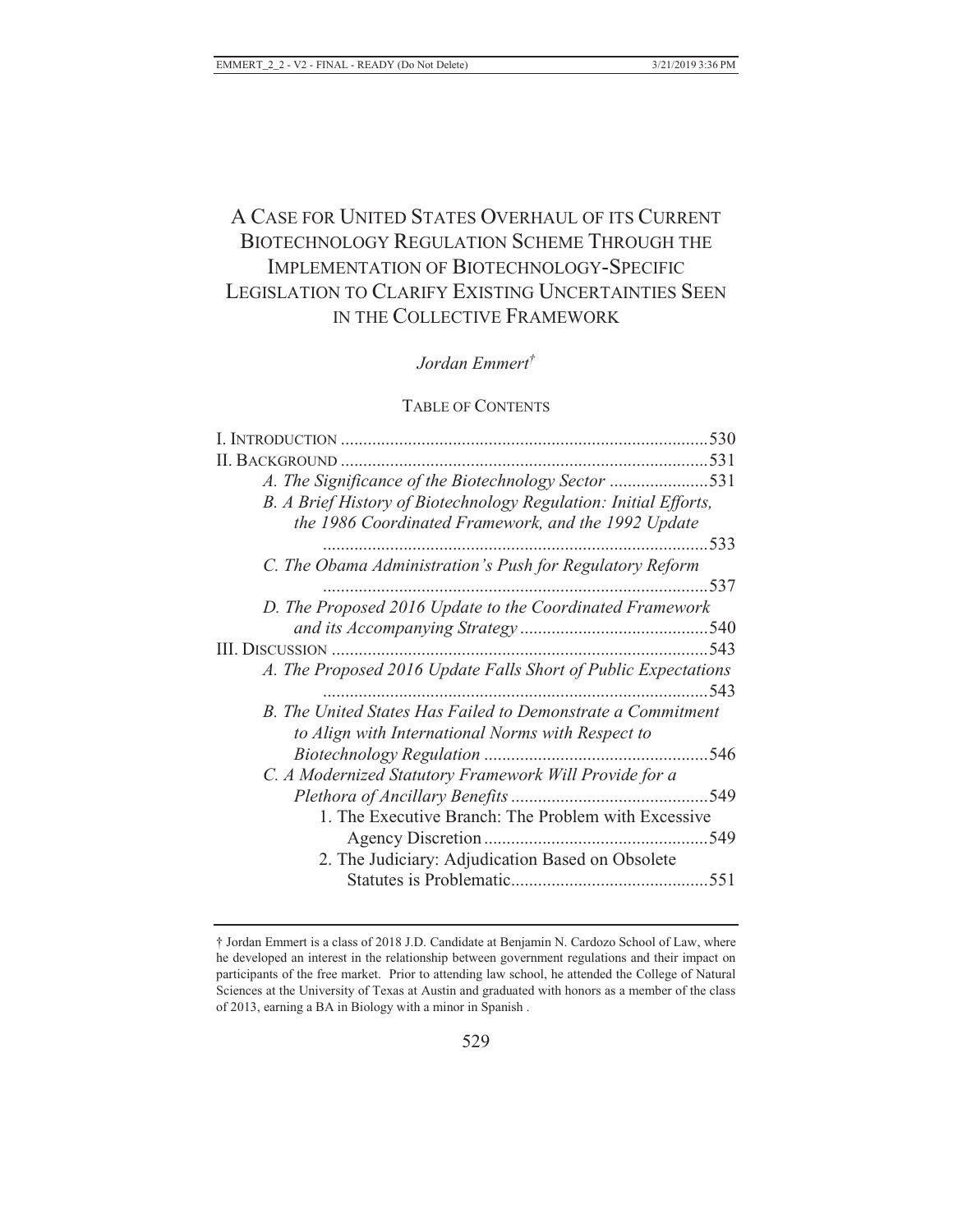| Vol. 2: | っ<br>∠ |
|---------|--------|
|---------|--------|

| D. A Potential Yet Unpersuasive Objection to Updating the |  |
|-----------------------------------------------------------|--|
| Statutes that Govern Biotechnology Regulatory Agencies    |  |
|                                                           |  |
|                                                           |  |

#### I. INTRODUCTION

Biotechnology<sup>1</sup> is a dynamic field that has profound, global effects on issues such as the national economy, scientific innovation, and public health.<sup>2</sup> Further complicating this is the nature of its rapid evolution which supersedes the rate of policy development sustained by our current approach.<sup>3</sup> Given that the United States ("U.S.") is a major player in this field, and must continue to be in order to sustain its economic and competitive advantage, it is crucial that the U.S. adapt its current regulatory approach to one that more efficiently addresses the national needs in both the domestic and international spheres as they develop.<sup>4</sup>

This Note will first provide a background discussion on the development of biotechnology and how it has evolved into an essential component of the U.S. economy. Next, it will discuss the U.S. regulation of the industry from its beginnings to date, focusing on developments in biotechnology regulation under the Obama Administration and assessing whether these developments will be sufficient to address present and future concerns.

In doing so, the writing will draw attention to the significance of what was left out of the recent update by narrowing the discussion to a small but significant subcategory of biotechnology: genetically

<sup>1</sup> JOHN RAIDT, PATENTS AND BIOTECHNOLOGY, U.S.CHAMBER OF COMMERCE FOUNDATION 8 (2014) (citing U.S. Office of Technology Assessment: "Biotechnology: 'Any technique that uses living organisms (or parts of organisms to make or modify products, to improve plants or animals, or to develop micro-organisms for specific uses.'")).

<sup>2</sup> *Id.* at 7.

<sup>3</sup> *See* Memorandum from John P. Holdren et al. to the Heads of the Food and Drug Admin., Envtl. Protection Agency, and Dep't of Agric. 15 (July 2, 2015), https://obamawhitehouse.archives.gov/sites/default/files/microsites/ostp/modernizing\_the\_reg\_sy stem\_for\_biotech\_products\_memo\_final.pdf [hereinafter July 2015 Memorandum] (calls for the changes to modernize and maintain the regulatory system for biotechnology products, noting that "[d]ue to the rapid pace of change in this arena, an external analysis should be completed at least every five years").

<sup>4</sup> U.S. CONGRESS OFF. OF TECH. ASSESSMENT, OTA-BA-494, BIOTECHNOLOGY IN A GLOBAL ECONOMY 174-75 (1991) [hereinafter BIOTECHNOLOGY IN A GLOBAL ECONOMY] ("[D]ifferences in approach [to regulation] from nation-to-nation, particularly through their effects on investment and innovation, will influence the ability of the United States to remain competitive in biotechnology on the international scene.").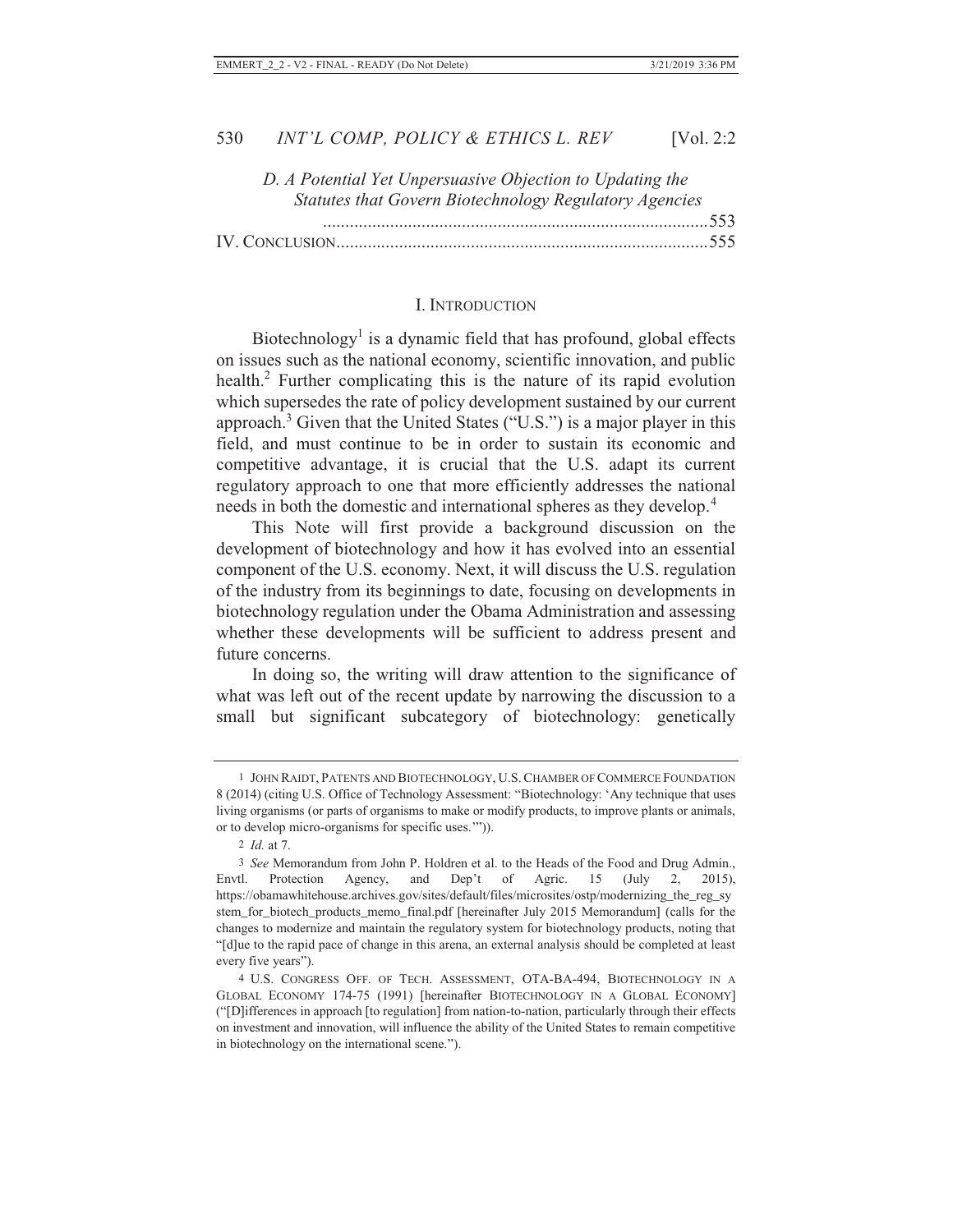engineered or modified organisms. This specific example is just one of many that can pose obstacles for biotechnology industry stakeholders due to regulatory uncertainty, and it will lend context and perspective to the problem at hand. Building on this discussion about genetically engineered or modified organisms and the background provided, this Note argues that while the Obama Administration's efforts to update regulatory measures were a start, they will likely be insufficient to cure previous shortcomings.

In the following sections, this Note will first show how the U.S. has fallen behind the international trajectory on biotechnology regulations and make recommendations on how it can and should catch up before it is too late. Then, this Note will elucidate various problems that arise from continued reliance on outdated authorities, problems which this Note contends are unlikely to be cured by the proposed 2016 Update.

This Note will identify numerous benefits that would be derived from updated statutory authorities, to support the contention that the U.S. Congress must update the statutory framework that governs biotechnology regulatory agencies. This must be done either through the creation of new statutes or revision of existing authorities, in a way that fills regulatory gaps to cover all of today's products, is consistent with international norms, and accurately reflects the U.S.' regulatory policy.

Additionally, this Note posits that such changes should be executed sooner than later so that the U.S. can effectively fulfill its objectives with respect to biotechnology regulation and achieve its goal to be the biotechnology superpower of the twenty-first century.

#### II. BACKGROUND

#### *A. The Significance of the Biotechnology Sector*

Since the first cloning of a gene in  $1973$ ,<sup>5</sup> the biotechnology industry has progressed extraordinarily in a relatively short period of time, infiltrating numerous industries such as health, agriculture, food, among others.<sup>6</sup> By the year 2000, the biotechnology landscape in North America had expanded from "a handful of companies . . . to a behemoth . . . of more than 1,280 companies, with a market capitalization exceeding \$200 billion."<sup>7</sup> This growth has continued into the twenty-first century, and

<sup>5</sup> *See id.* at 30.

<sup>6</sup> *See generally id.*

<sup>7</sup> Peter Gwynne & Guy Page, *Biotechnology: North America – Personal Portraits of an Evolving Industry*, SCIENCE MAG. (March 24, 2000), http://www.sciencemag.org/site/products/btechna.xhtml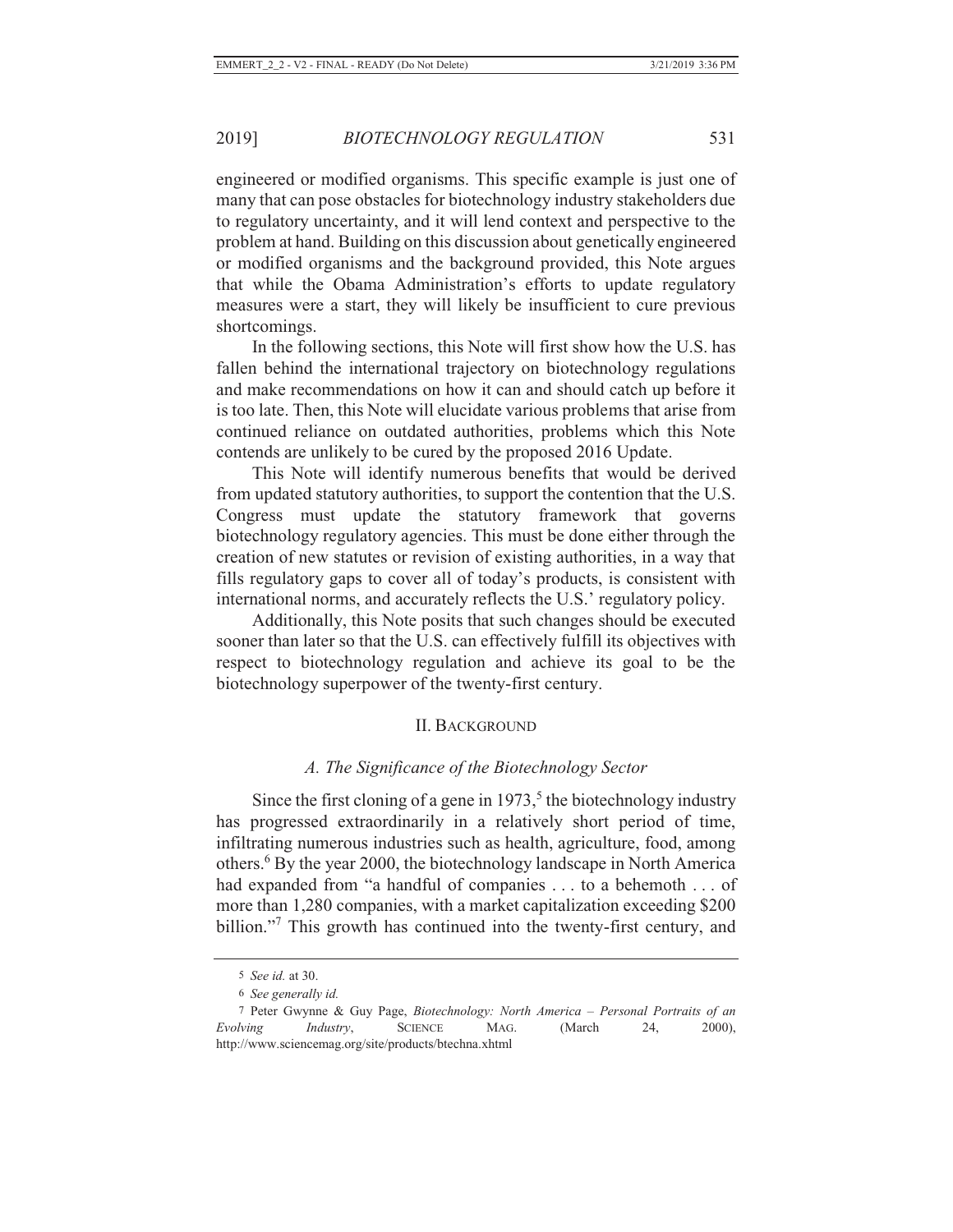"revenues for the global biotechnology segment are projected to grow at an annual rate of nine percent during the five years of 2019, to \$444.9 billion," according to the Deloitte's 2015 Global Life Sciences Outlook.<sup>8</sup>

While biotechnology revenue in the U.S. has shown consistent growth throughout the years, domestic sales have reportedly exhibited slower revenue growth rates than other regions, and there are expectations that this trend will continue as other emerging markets continue to develop.<sup>9</sup>

Aside from the direct effects the biotechnology industry has on the American economy through job creation and revenue derived from product sales, it has the potential to affect the U.S. economy indirectly as well. For example, the healthcare industry is where biotechnology is expected to have its most profound impact.<sup>10</sup> This will affect the U.S. in a variety of ways.

For one, it is said that the "next great leap forward is the area of personalized medicine,"11 the implications of which should not go underestimated. Indeed, there have been estimates that this new form of personalized medicine, which would more accurately diagnose and assess ailments as applicable to the specific individual, has the potential to "help stop health care costs in their tracks."12 Given that healthcare expenditures in the U.S. comprised 17.9 percent of GDP in  $2010$ ,  $^{13}$  which continue to expand at a greater rate than our productivity, such savings are economically imperative.14 Additionally, while it goes without saying that as these various methods of diagnosis and treatments become cheaper, expenditures on healthcare will decrease,<sup>15</sup> it also follows that the general health of Americans is likely to improve and further decrease domestic spending on healthcare.

12 *Id.*

13 *Id.*

14 *Id.*

15 *Id.*

<sup>[</sup>https://web.archive.org/web/20150709031645/http://www.sciencemag.org/site/products/btechna. xhtml].

<sup>8</sup> *2015 Global Life Sciences Outlook: Adapting in an Era of Transformation*, DELOITTE 7 (2014), https://www2.deloitte.com/content/dam/Deloitte/global/Documents/Life-Sciences-Health-Care/gx-lshc-2015-life-sciences-report.pdf

<sup>9</sup> *See id.* at 5.

<sup>10</sup> RAIDT, *supra* note 1, at 12.

<sup>11</sup> *Id.* (the concept of personalized medicine is one where an individual is able to have his or her personal genome sequenced in order to provide "individualized data on hereditary susceptibility to disease and enabling prevention and customized therapies that could 'transform the practice of medicine'"); *Id.* (it is expected that such sequencing methods will soon be available for one thousand dollars, substantially cheaper than current methods of data collection); *see id*.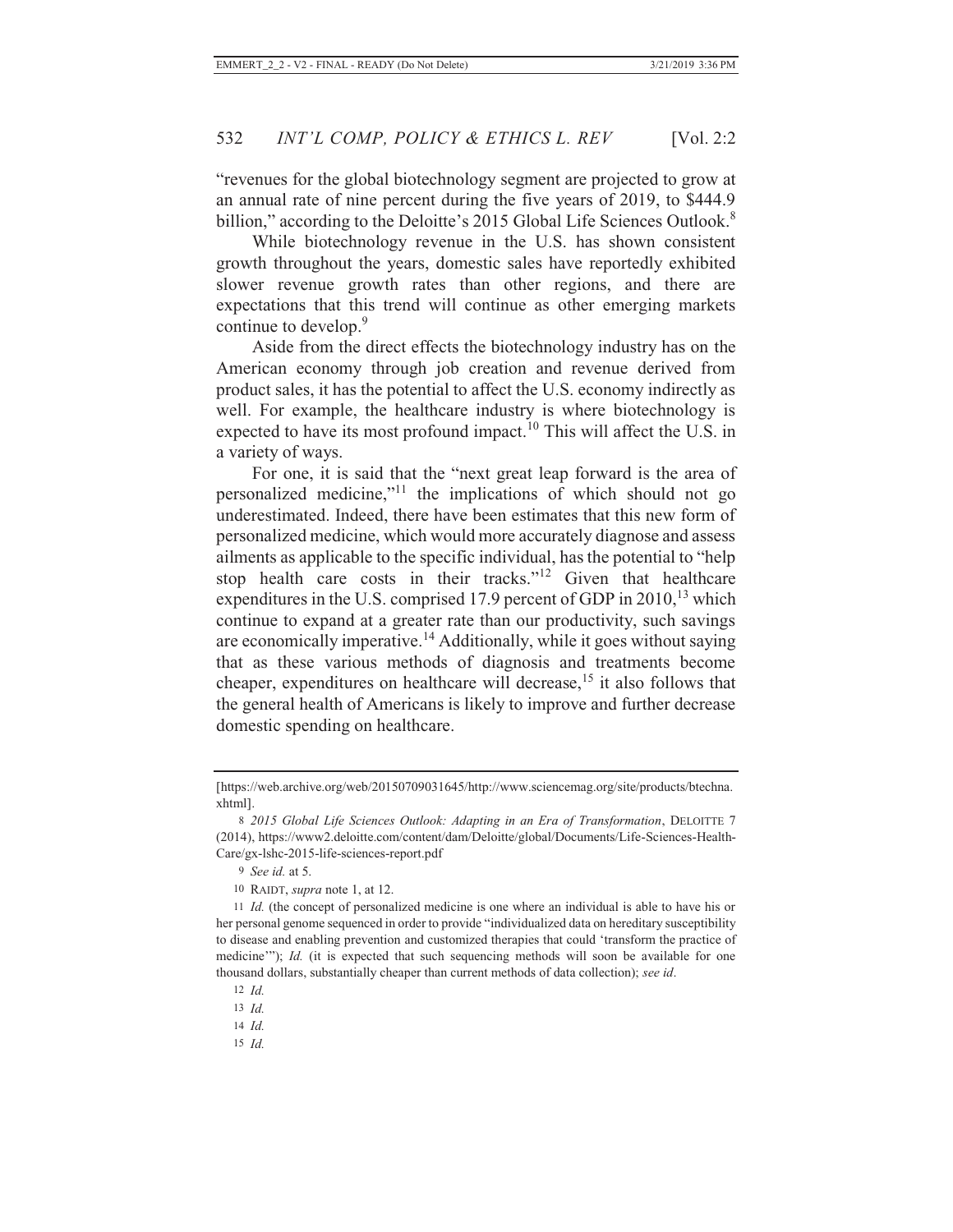Furthermore, if the direct and indirect economic effects are not sufficiently persuasive on their own to justify the U.S.' need for a competitive position in the future of biotechnology, it is also expected that the biotechnology industry will "factor heavily in achieving global energy, water, and food security."<sup>16</sup> To name a few examples: (1) with respect to the food industry, over thirteen million farmers use agricultural biotechnology to optimize results globally;<sup>17</sup> and (2) with respect to energy, at least 50 bio-refineries are under construction across North America to experiment and develop technologies "to produce biofuels and chemicals…which can help reduce greenhouse gas emissions."<sup>18</sup>

As noted above, while the breadth of benefits to be derived from current applications of biotechnology is already astounding, an article in *Science Magazine* states that "most observers believe that biotech's best years are yet to come."19 Accordingly, it is clear that the future of biotechnology will have profound effects on the American economy from job creation to product development. Therefore, in order to foster continued advancement in this industry in the future, it is critical that the U.S. have an effective regulatory approach that removes uncertainties and is consistent with international norms.<sup>20</sup>

## *B. A Brief History of Biotechnology Regulation: Initial Efforts, the 1986 Coordinated Framework, and the 1992 Update*

Regulations are a key component of government activity that impacts the "structure and conduct of industries and sets in motion major shifts in economic value."<sup>21</sup> Indeed, with respect to "network" industries,"22 like biotechnology, "regulation is the biggest uncertainty affecting capital expenditure decisions, corporate image, and risk management."<sup>23</sup> Consequently, in creating regulations, governments

21 Scott Beardsley, Luis Enriquez & Denis Bugrov, *The Role of Regulation in Strategy*, CFO.COM (Dec. 14, 2005), http://ww2.cfo.com/strategy/2005/12/the-role-of-regulation-instrategy.

22 *Id.*

23 *Id.*

<sup>16</sup> *Id.* at 13.

<sup>17</sup> *Id.*

<sup>18</sup> *Id.*

<sup>19</sup> Gwynne & Page, *supra* note 7.

<sup>20</sup> BIOTECHNOLOGY IN A GLOBAL ECONOMY, *supra* note 4, at 196 ("When regulations differ from the international norm, either in policy approach or in stringency, investors and researchers may move to other locations or shift investments . .. . . . An uncertain regulatory climate also inhibits investment. Long delays in developing regulations make analysis of the potential return on an investment much more difficult ..... Ultimately, this loss of investment results in less innovation and lower technological competitiveness.").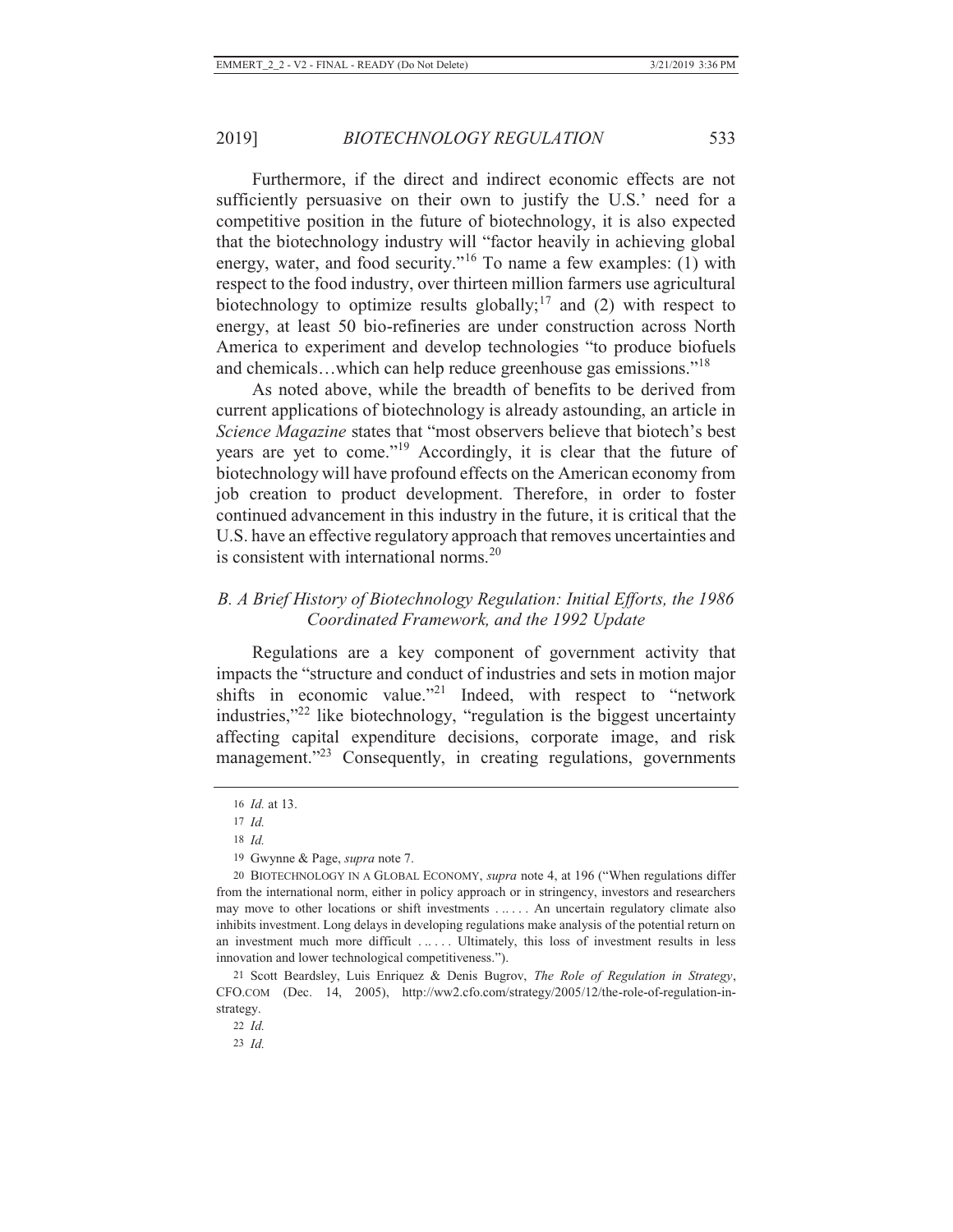must balance competing societal and stakeholder interests,<sup>24</sup> which can prove exceedingly difficult in areas of novel technology where risk evaluation almost seems like a guessing game.<sup>25</sup>

The inherent imperfections in shaping regulatory policy within areas of novel technology can be seen in the U.S.' approach to biotechnology regulation. Initially, the National Institute of Health ("NIH") issued research guidelines regulating laboratory practice and making NIH funding contingent on compliance.<sup>26</sup> However, once products of biotechnology emerged within the national market, they were expected to conform to regulatory standards set forth by various Federal agencies depending on the planned use of the product as opposed to how it was created, i.e., if a product was intended to serve as a pesticide, then it would be regulated under the Environmental Protection Agency ("EPA"), whereas if the product was intended to serve as a food or drug, it would be subject to Food and Drug Administration ("FDA") and/or U.S. Department of Agriculture ("USDA") regulations. $27$ 

This product-based-designation approach led to jurisdictional uncertainties within Federal agencies, which the Office of Science and Technology Policy ("OSTP") sought to answer in its publication of the "Coordinated Framework for Regulation of Biotechnology"28 in 1986 (the "1986 Coordinated Framework"), which was the first major publication explaining the way new biotechnological products would be regulated under existing law.<sup>29</sup> Nevertheless, given that "it is no simple matter to base scientifically sound biotechnology regulation on legislation written for other purposes,"30 certain regulatory problems remained even after the 1986 Coordinated Framework publication.<sup>31</sup>

To address some of these problems, the 1986 Coordinated Framework was updated in 1992 (the "1992 Update") with the purpose of "guid[ing] the exercise of agencies' oversight, within the scope of authority afforded by statute, to ensure the safety of planned introductions of biotechnology products into the environment while not unduly

<sup>24</sup> *Id.*

<sup>25</sup> *See* BIOTECHNOLOGY IN A GLOBAL ECONOMY, *supra* note 4, at 173.

<sup>26</sup> *Id.*

<sup>27</sup> *Id.*

<sup>28</sup> *Id*. at 173.

<sup>29</sup> *See id.* at 174.

<sup>30</sup> *Id.* at 14.

<sup>31</sup> *Id.* at 16. For example, "[m]echanisms established to provide Federal coordination of activities related to biotechnology, have, instead, become the center of inter-agency, ideological disputes over the scope of proposed regulations." *Id.*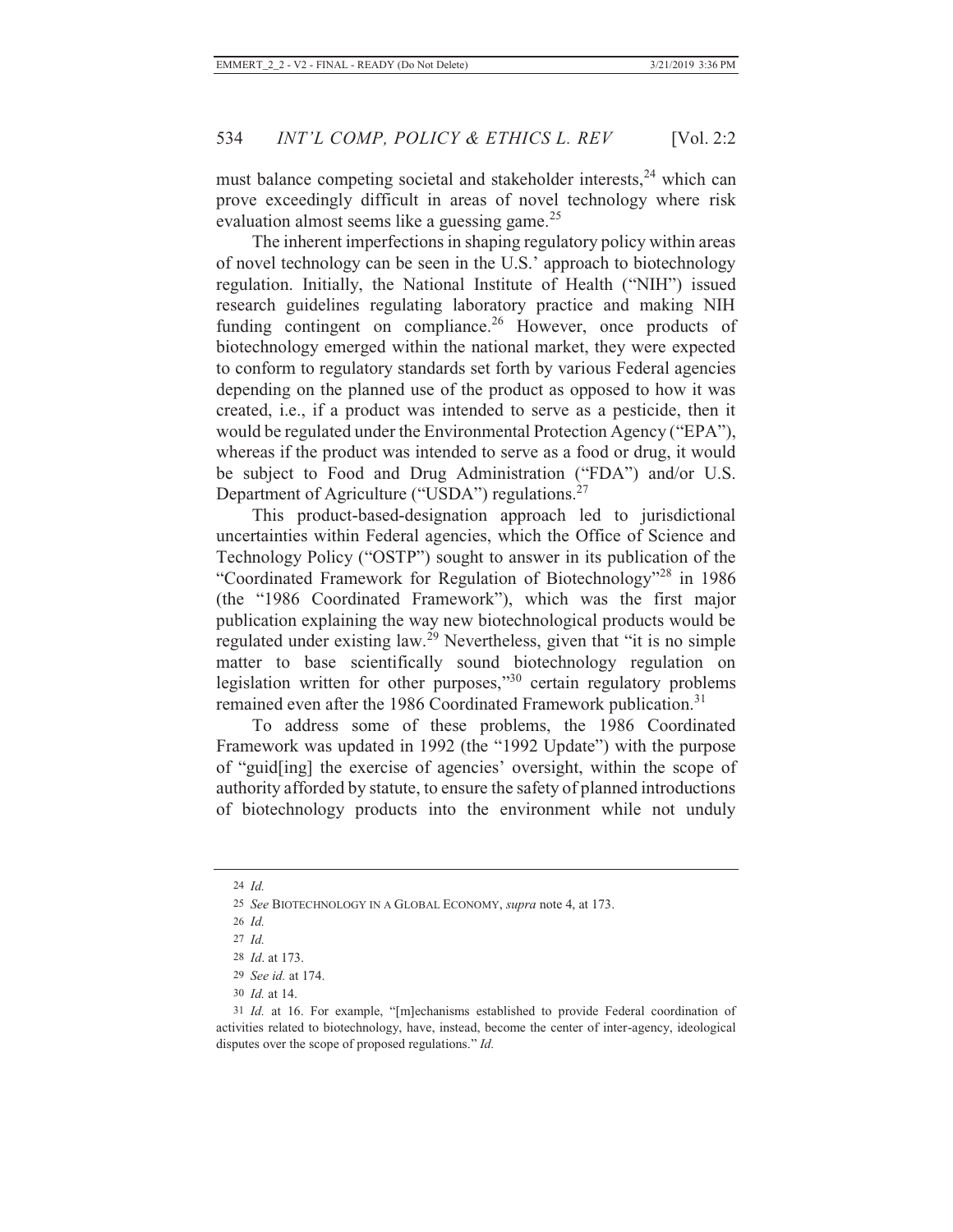inhibiting the benefits of such introductions."32 Overall, the 1992 Update did not modify the 1986 Coordinated Framework structure, but instead served to further clarify the national policy on the imposition of biotechnology regulation within the existing statutory scheme.<sup>33</sup>

The 1992 Update directed agencies to employ a risk-based approach in determining the products over which such oversight should occur, where the risks of introducing the product were weighed against potential benefits.<sup>34</sup> The risk-based approach to regulation was chosen as the preferred method because its application was said to be based on scientifically sound principles while simultaneously fulfilling the policy goal of ensuring public safety without stymieing useful innovation.<sup>35</sup>

Overall, however, the 1992 Update seemed to endorse a heavily cautionary position on imposing biotechnology regulations, positing that "[b]ecause technological innovation holds the promise of providing new and better ways to meet the very objectives of…regulations, those regulations that burden or penalize innovation are self-perpetuating burdens of American industry."36 The 1992 Update promulgated a position of non-interference by suggesting that the free market will, in most instances, correct itself in the absence of regulations.<sup>37</sup>

The 1992 Update then states that the existing statutory scheme, that is not specific to biotechnology products, is sufficient to account for "those limited instances where private markets fail to provide adequate incentives to avoid unreasonable risks to health and the environment."<sup>38</sup> This position of non-interference is further supported in the 1992 Update's assertion that "the Administration has sought to eliminate unneeded regulatory burdens for all phases of the development of new biotechnology products."<sup>39</sup>

35 *Id.* at 6755-56.

36 *See id.* at 6761. The 1992 Update then advances principles regarding agency discretion to impose regulations, which seem to create more confusion than clarify. *See id.* The 1992 Update notes that regulations "should be issued only on evidence that their *potential* benefits exceed their *potential* costs." *Id.* (emphasis added). However, the 1992 Update then asserts that in conducting this cost-benefit inquiry, the regulations should only "address risks that are real and significant rather than hypothetical and remote." *Id.* at 676. While it is true that not every effect of a regulation can be contemplated in advance, it seems that in an area like biotech where the technology and its attendant risks are admittedly uncertain, a more scientifically sound cost-benefit approach would be to consider both remote and significant threats to public safety. *See id.* 

<sup>32</sup> Exercise of Federal Oversight Within Scope of Statutory Authority: Planned Introductions of Biotechnology Products into the Environment, 57 Fed. Reg. 6753, 6755 (Feb. 27, 1992).

<sup>33</sup> *See generally id.*

<sup>34</sup> *See id.* at 6753.

<sup>37</sup> *Id.*

<sup>38</sup> *Id.*

<sup>39</sup> *Id.* at 6761.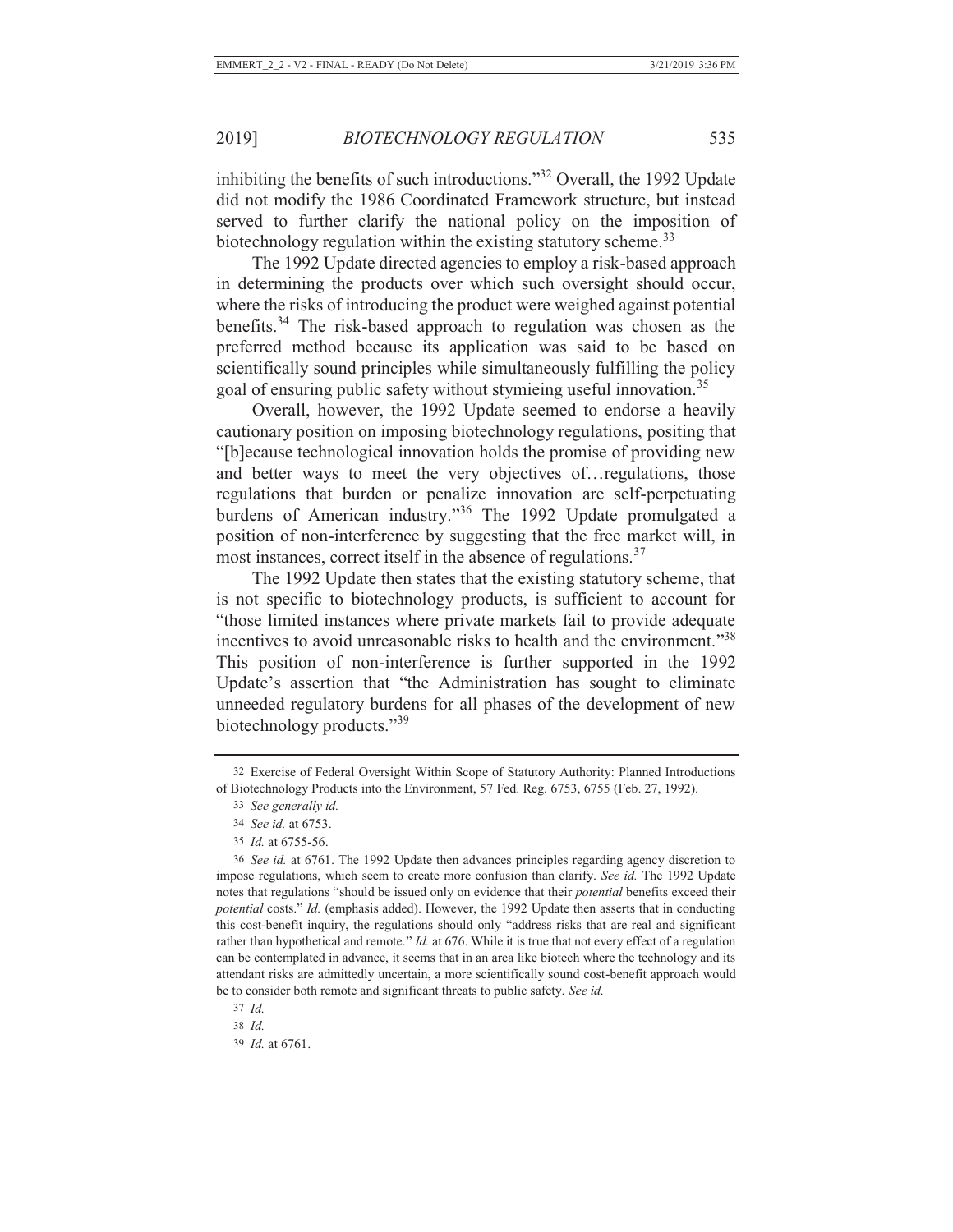While it is true that excessive regulation could hamper international competitiveness, so too will regulatory uncertainty,<sup>40</sup> and reluctance to implement new biotechnology-specific regulatory statutes may have already had this effect. $41$  Indeed, a central critique of the 1992 Update is that "Congress wrote many of the laws used to govern biotechnology before scientists even knew that rDNA modifications were possible, and the laws are not keeping pace with new technological developments.<sup> $142$ </sup> This continued lack of congressional action specific to Federal biotechnology regulation, combined with state preemption principles,  $43$ has resulted in regulatory uncertainty among states, and therefore their political constituents, through the creation of "loopholes in current federal regulation"44 where the need for uniform application is paramount.

An additional problem with the 1992 Update is that:

[t]he complexity of the array of regulations and guidance documents developed by [each of] the three primary Federal agencies with jurisdiction over biotechnology products…can make it difficult for the public to understand how the safety of biotechnology products is

41 *Id*.

<sup>40</sup> BIOTECHNOLOGY IN A GLOBAL ECONOMY, *supra* note 4, at 196 ("An uncertain regulatory climate also inhibits investment. Long delays in developing regulations make analysis of the potential return on an investment much more difficult.") .

<sup>42</sup> Doug Farquhar & Liz Meyer, *State Authority to Regulate Biotechnology Under the Federal Coordinated Framework*, 12 DRAKE J. AGRIC. LAW 439, 457 (2007).

<sup>43</sup> *See generally id.*; *see also id.* at 443 (explaining the concept of state preemption, noting that "When congress acts in accordance with the Constitution, it preempts state laws in conflict with its actions . . . Preemption is either express or implied. In either case, courts look to congressional intent in determining whether federal action preempts a state law, using the purpose of Congress as 'the ultimate touchstone'").

<sup>44</sup> *Id.* at 457 (the loopholes exist where, as a result of statutes not sufficiently updated to account for new developments in technology, certain products do not fit into any area of the Federally regulated framework). Farquhar & Meyer reference the GloFish<sup>TM</sup>, "the nation's first officially sanctioned genetically engineered pet," to provide an example of a product that falls within such a loophole, explaining that since  $GloFish^{TM}$  is considered a pet rather than livestock, the USDA Animal and Plant Health Inspection Service is without the requisite authority to impose regulations on it. *Id.* In the same vein, the EPA cannot regulate the GloFish<sup>TM</sup> because it contains no pesticides, and the FDA's authority to regulate the GloFish<sup>TM</sup> is confined within the New Animal and Drug applications since the GloFishTM is not produced for consumption or introduction into the environment. *See id.* Farquhar & Meyer state "[a]lthough there is little concern that the GloFish<sup>TM</sup> poses a risk to human health or the environment, critics contend that this decision creates a precedent for light regulations of transgenic pets currently anticipated, including flea-resistant dogs and cats with non-allergenic fur." *Id.*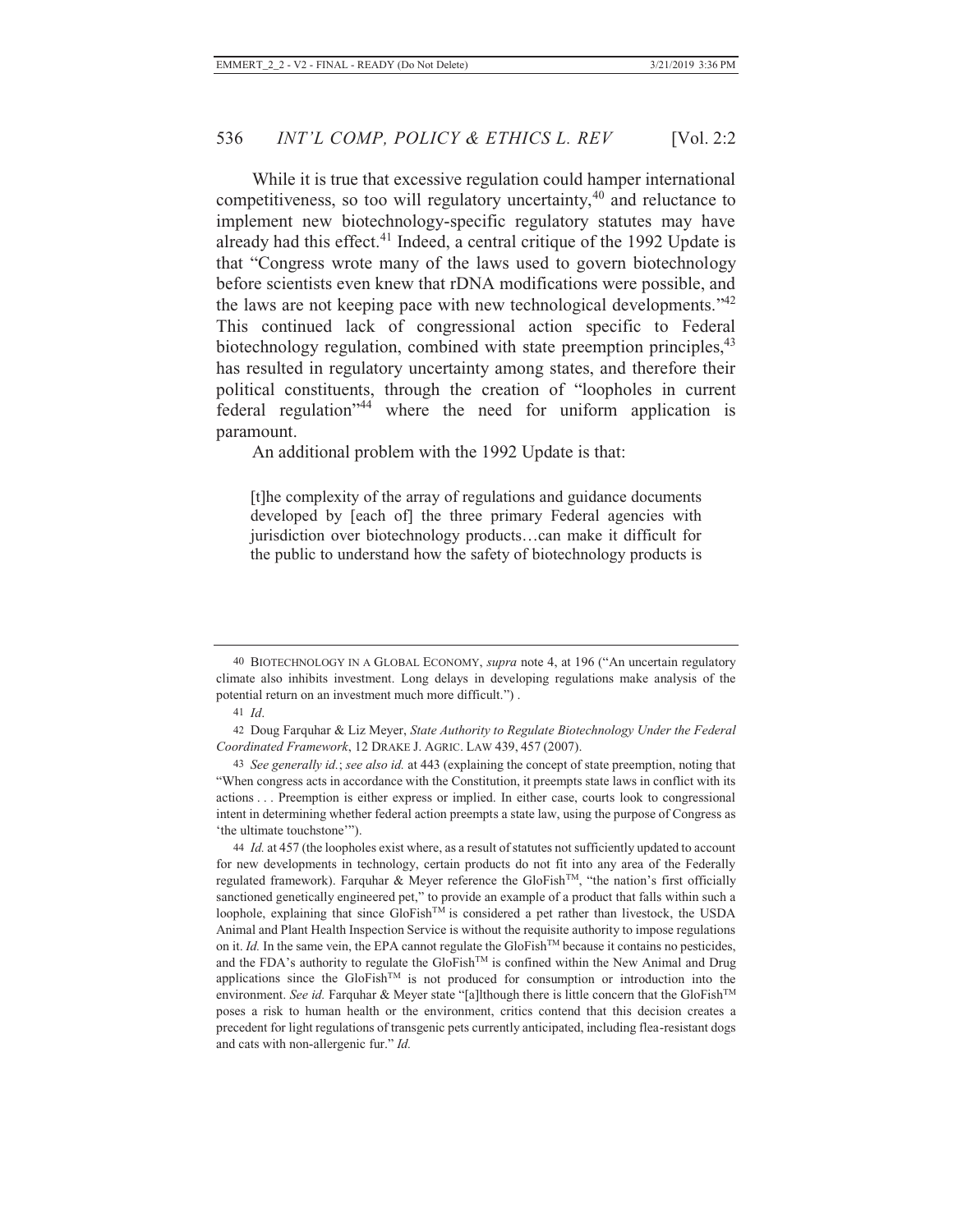evaluated. Navigating the regulatory process for these products can be challenging, especially for small companies"<sup>45</sup>

that do not have the financial resources it can take to assure compliance, effectively driving them out of the market.

## *C. The Obama Administration's Push for Regulatory Reform*

Undoubtedly, biotechnology is not the only industry in the U.S. in which the public experiences confusion and overlap when trying to obtain information or navigate the regulatory system. This is evident from the Obama Administration's efforts to curtail existing regulatory burdens by directing Federal agencies in Executive Order 13563 (on Jan. 18, 2011) to submit a preliminary plan of operational reassessment to ensure that the regulatory system continues to fulfill its objectives to "protect public health, welfare, safety, and our environment while promoting economic growth, innovation, competitiveness and job creation."46 This mandate recognized the importance of public participation in the regulatory process and directed agencies to solicit public responses to assist in the development of these reports.<sup>47</sup>

On May 10, 2012, President Obama subsequently issued Executive Order 13610: "Identifying and Reducing Regulatory Burdens," acknowledging that Federal agencies had submitted reports in reply to Executive Order 13563 that proposed over 500 changes to existing practices.48 In the May 10 Executive Order, President Obama indicated that "[a] small fraction of those initiatives…are anticipated to eliminate billions of dollars in regulatory costs and tens of millions of hours in annual paperwork burdens."49 To state the obvious, this sort of savings is by no means insignificant.

Unfortunately, however, with regard to prioritizing the implementation of the proposed initiatives, President Obama gave limited

<sup>45</sup> Robbie Barbero, Ted Boling, Julia Doherty, Melissa Goldstein & James Kim, *Building on 30 Years of Experience to Prepare for the Future of Biotechnology*, WHITE HOUSE BLOG (Sept. 16, 2016, 11:19 AM), https://obamawhitehouse.archives.gov/blog/2016/09/16/building-30-yearsexperience-prepare-future-biotechnology.

<sup>46</sup> Exe. Order No. 13,563, 3 C.F.R. § 215 (2012), *reprinted in* 5 U.S.C. § 601 app. at 102–03 (2012).

<sup>47</sup> *See id.* § 2(c)*.*

<sup>48</sup> *See* Exec. Order No. 13,610, 3 C.F.R. § 258 (2013), *reprinted in* 5 U.S.C. § 601 app. at 106– 07 (2012).

<sup>49</sup> *Id.*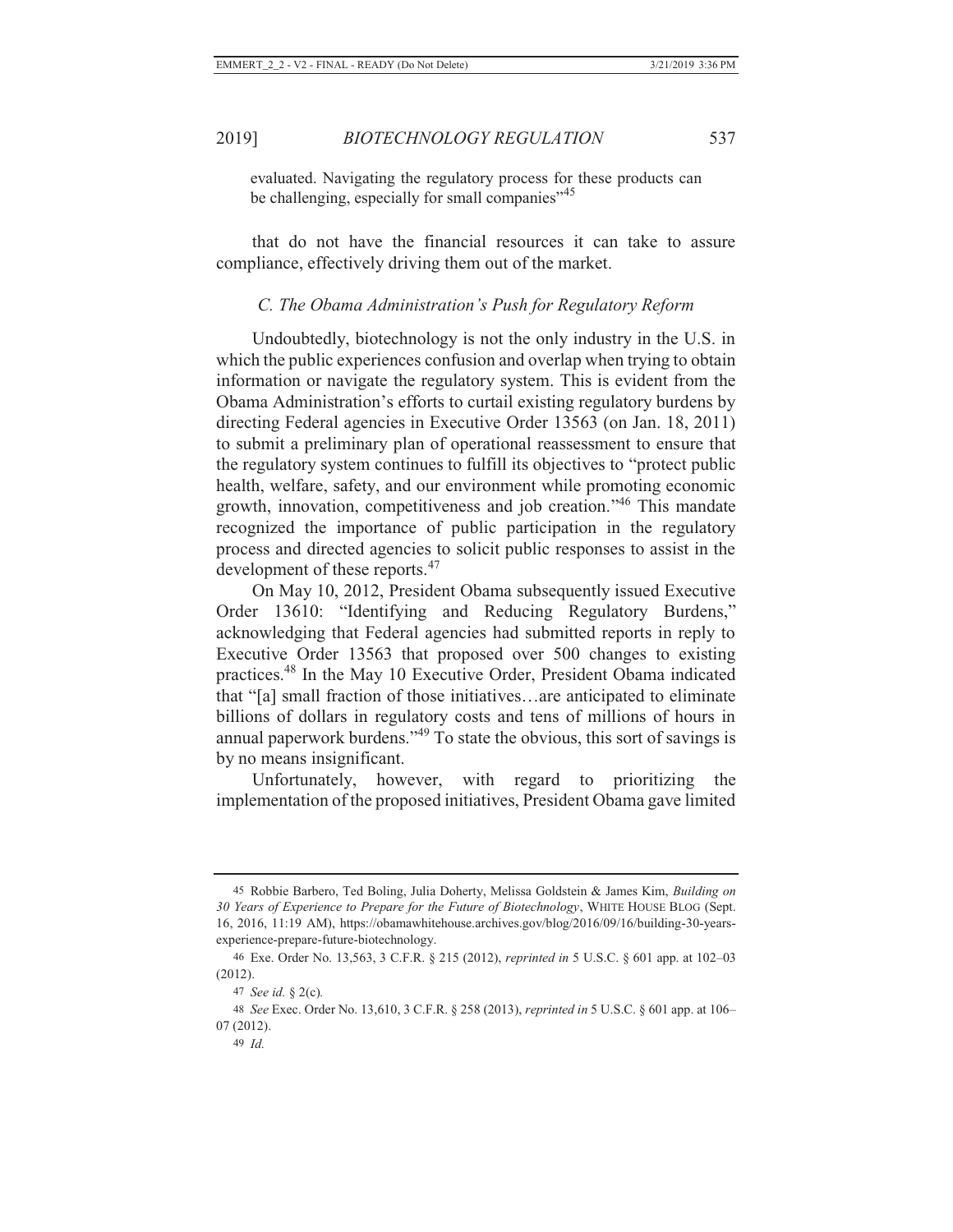direction to Federal agencies.<sup>50</sup> In light of subsequent developments to be discussed *infra*, it is reasonable to infer that regulatory reform pertinent to the biotechnology industry did not get the attention it deserved.

Fortunately, the Obama Administration appeared to recognize this shortcoming and, in 2015, issued an Executive Memorandum to the heads of the FDA, EPA, and USDA, seeking to modernize the regulatory framework for biotechnology products.<sup>51</sup> The July 2015 Memorandum acknowledged that the existing system was creating "unnecessary costs and burdens associated with uncertainty about agency jurisdiction, lack of predictability of timeframes for review, and other processes."52 The July 2015 Memorandum promulgated a set of directives to help facilitate the update and ensure that the improvements were consistent with regulatory goals established in Executive Order 13563.<sup>53</sup>

The July 2015 Memorandum listed the following one-year objectives: (1) update the Coordinated Framework to clarify specific tasks of the FDA, EPA, and USDA with respect to regulating biotechnology products, providing a means for timely reassessment and updates as needed;<sup>54</sup> (2) create a long-term strategy that ensures streamlined risk-assessment measures for future biotechnology developments;<sup>55</sup> and (3) commission an "independent analysis of the future landscape of biotechnology products" to advise in proactive policy implementation.<sup>56</sup>

To help achieve these objectives, the July 2015 Memorandum created a new Biotechnology Working Group ("Biotechnology WG"),

<sup>50</sup> *Id.* ("[A]gencies shall give priority, consistent with law, to those initiatives that will produce significant quantifiable monetary savings or significant quantifiable reductions in paperwork burdens" while continuing to promote regulatory objectives and "giv[ing] special consideration to initiatives that would reduce unjustified regulatory burdens or simplify or harmonize regulatory requirements imposed on small businesses.").

<sup>51</sup> *See* July 2015 Memorandum, *supra* note 3 .

<sup>52</sup> *Id.* at 2.

<sup>53</sup> *See id.* Listing the goals of the improvements, the memorandum noted that while continuing to protect the public health and environment, "[f]ederal agencies that regulate biotechnology products should continually strive to improve predictability, increase efficiency, and reduce uncertainty." *Id.* at 3. Additional guidance included that the improvements should be founded on the "best available science . .. . . [and] promote public confidence . .. . . through clear and transparent public engagement." *Id.* at 3.

<sup>54</sup> *Id.* The memorandum expects the updated framework to clarify the scope of each agency's responsibility to different biotechnology areas. *See id.* Additionally, the framework should particularly address biotechnology products that are encompassed by the regulatory sphere of multiple agencies and how the separate roles are related in assessing regulations. *See id.* The update is also expected to spell out a standard of communication and coordination among the agencies with respect to biotechnology product regulation. *See id.* 

<sup>55</sup> *Id.*

<sup>56</sup> *Id.*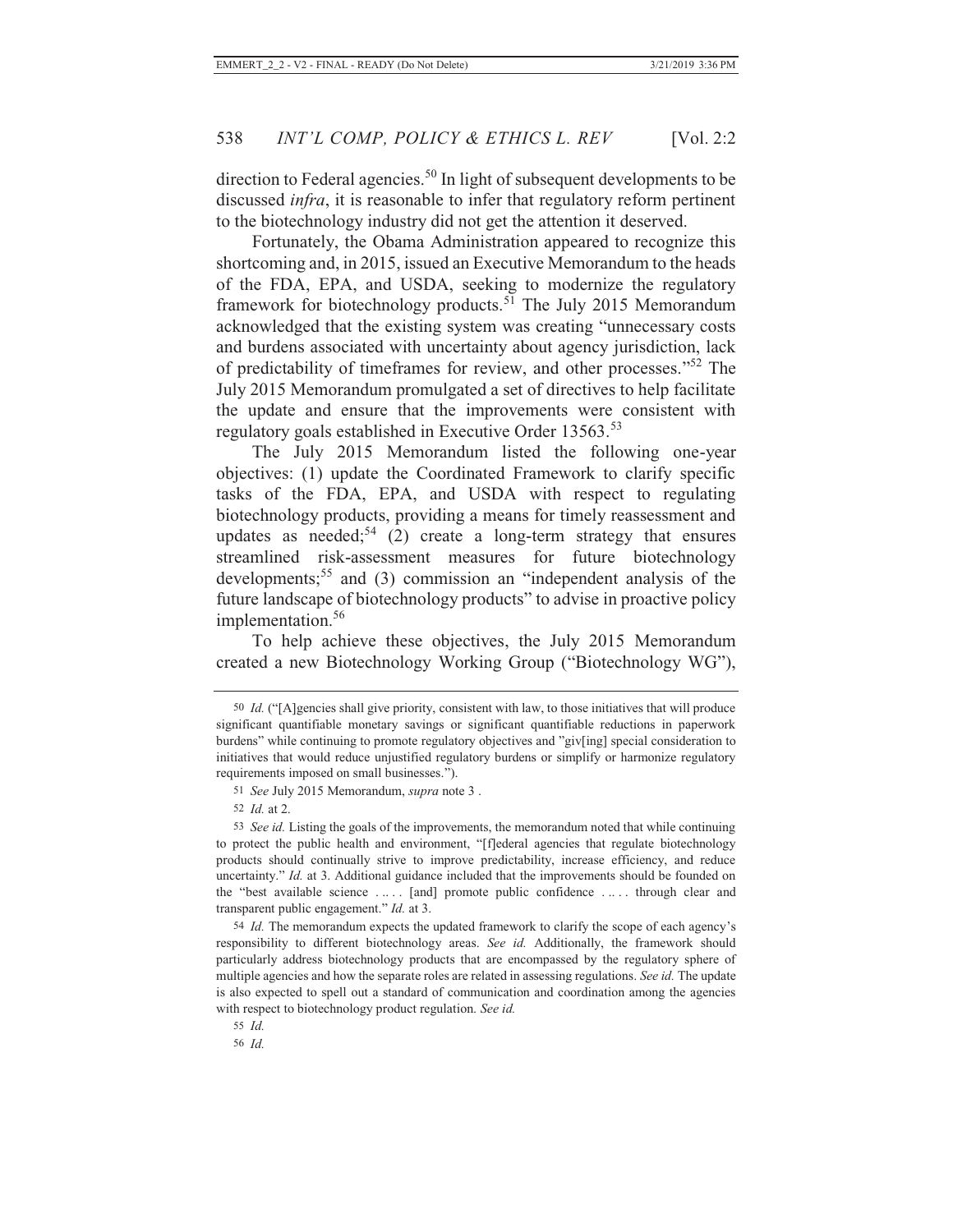comprised of representatives of the three agencies and the Executive Office of the President, under the Emerging Technologies Interagency Policy Coordination Committee ("ETIPC").<sup>57</sup> After completing the three tasks, the Biotechnology WG is expected to submit an annual report on the specific actions that agencies are taking to implement the Biotechnology WG strategy.<sup>58</sup>

In response to the memorandum, the OSTP published an action in the Federal Register on October 6, 2015, requesting from the public relevant information that would assist in the update of the coordinated framework.<sup>59</sup> The request resulted in over 900 comment submissions.<sup>60</sup> The FDA, EPA, and USDA also held three public meetings in areas across the country, and analyzed the existing scheme for biotechnology product regulation.<sup>61</sup>

The Biotechnology WG used the information obtained from its analysis and public engagement to draft the proposed Update to the Coordinated Framework ("proposed 2016 Update") and its accompanying National Strategy for Modernizing the Regulatory System for Biotechnology Products ("Strategy"), which was issued on September 16, 2016.62 The proposed 2016 Update is significant in that it "represents the first time in 30 years that the Federal government has produced a comprehensive summary of the roles and responsibilities of the three principal regulatory agencies with respect to the regulation of biotechnology products."<sup>63</sup>

On September 22, 2016, the OSTP issued in the Federal Register a Notice of Request for Public Comment on the proposed 2016 Update.<sup>64</sup>

<sup>57</sup> *Id*.

<sup>58</sup> *Id.* at 5.

<sup>59</sup> *See* Clarifying Current Roles and Responsibilities Described in the Coordinated Framework for the Regulation of Biotechnology and Developing a Long-Term Strategy for the Regulation of the Products of Biotechnology, 80 Fed. Reg. 60,414 (Oct. 6, 2015).

<sup>60</sup> Barbero et. al, *supra* note 45.

<sup>61</sup> *See* Clarifying Current Roles and Responsibilities Described in the Coordinated Framework for the Regulation of Biotechnology and Developing a Long-Term Strategy for the Regulation of the Products of Biotechnology; Public Meeting, 80 Fed. Reg 62,538 (Oct. 16, 2015); Modernizing the Regulatory System for Biotechnology Products; Notice of Second Public Meeting, 81 Fed. Reg. 10,858 (Mar. 2, 2016); Modernizing the Regulatory System for Biotechnology Products; Notice of Third Public Meeting, 81 Fed. Reg. 17,426 (Mar. 29, 2016).

<sup>62</sup> *See Modernizing the Regulatory System for Biotechnology Products: An Update to the Coordinated Framework for the Regulation of Biotechnology*, WHITE HOUSE 1 (Sept. 16, 2016), https://obamawhitehouse.archives.gov/sites/default/files/microsites/ostp/biotech\_coordinated\_fra mework.pdf [hereinafter *2016 Update to the Coordinated Framework*].

<sup>63</sup> Barbero et. al, *supra* note 45.

<sup>64</sup> *See* Clarifying Current Roles and Responsibilities Described in the Coordinated Framework for the Regulation of Biotechnology, 81 Fed. Reg. 65,414 (Sept. 22, 2016).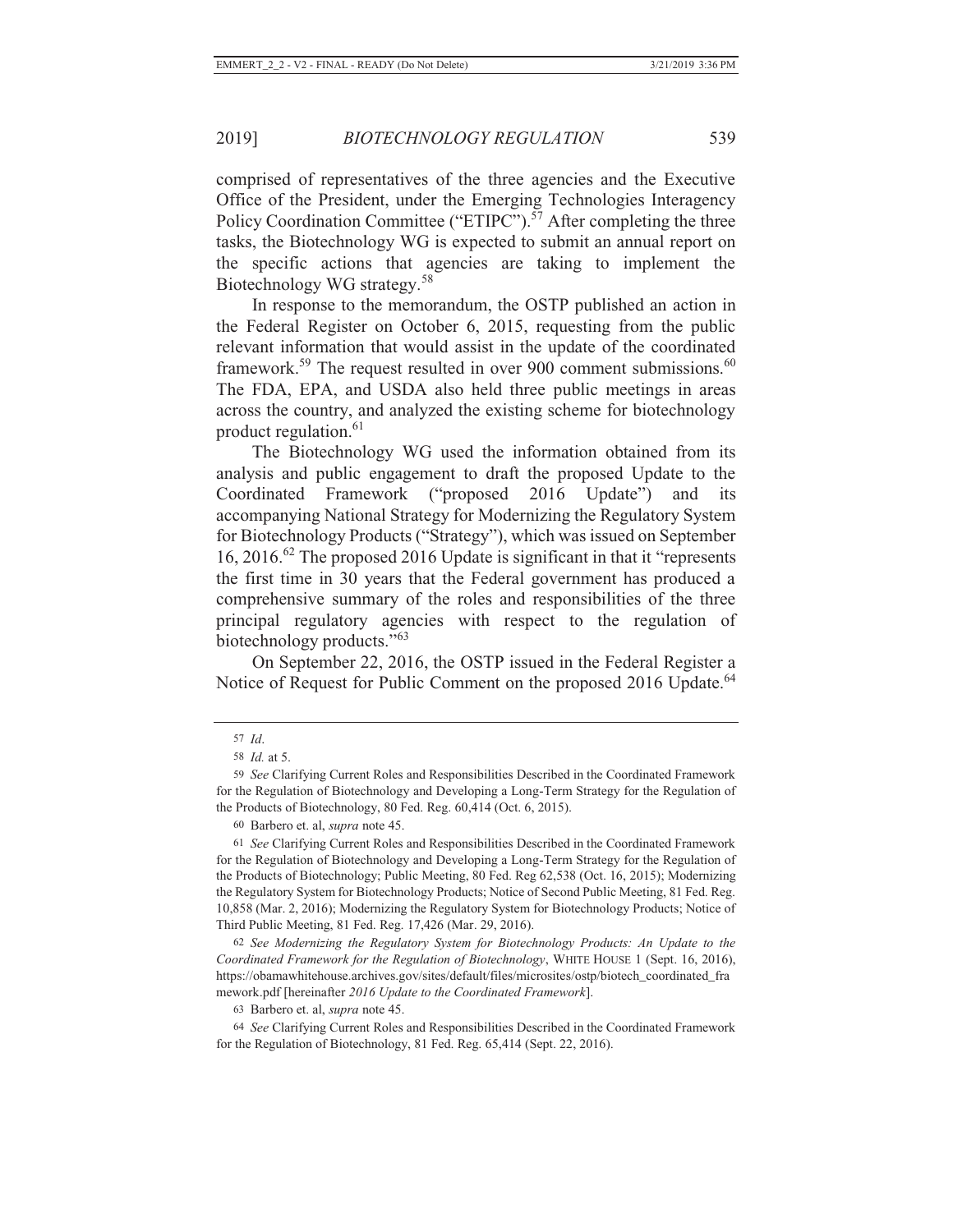Specifically, the request solicits input about what in the proposed update needs additional clarification so that the goals set forth in the July 2015 Memorandum are sufficiently addressed.<sup>65</sup> Responses were due November 1, 2016, and they were considered in Final Version of the 2017 Update to the Coordinated Framework for the Regulation of biotechnology ("2017 Final Update").<sup>66</sup> Reviews of the proposed 2016 Update were mixed, with some generally supportive of it, and others generally opposed. $67$  The arguments of those in opposition to the proposed update resonated with those raised in this Note. Notably, the 2017 Final Update indicated commenters expressed concern that, "current laws are severely outdated and inadequate to consider distinctive risks posed by biotechnology products and, therefore, FDA, USDA, and EPA do not have proper the statutory authority to regulate biotechnology products. . ."68

With respect to the third one-year objective in the July 2015 Memorandum, the National Academies of Sciences, Engineering, and Medicine commenced a study sponsored by the FDA, EPA, and USDA, which will elucidate the types of products that may be created with biotechnology in the next  $10$  years.<sup>69</sup> As noted earlier, this study will serve to guide future regulatory action in the biotechnology sector.

## *D. The Proposed 2016 Update to the Coordinated Framework and its Accompanying Strategy*

The proposed 2016 Update reiterates that it was written with the intent "to clarify the *current* roles and responsibilities of the primary agencies involved in the regulation of biotechnology products,"70 and the purpose of the *Strategy* is to delineate a plan of action to ensure that the regulatory scheme can effectively respond to novel products that result from scientific and technological advances.<sup>71</sup>

<sup>65</sup> *Id.*

<sup>66</sup> *See Modernizing the Regulatory System for Biotechnology Products: Final Version of the 2017 Update to the Coordinated Framework for the Regulation of Biotechnology*, WHITE HOUSE 1 (Jan. 4, 2017),

https://obamawhitehouse.archives.gov/sites/default/files/microsites/ostp/2017\_coordinated\_frame work\_update.pdf.

<sup>67</sup> *Id.*

<sup>68</sup> *Id.* at 58.

<sup>69</sup> *See Future Biotechnology Products and Opportunities to Enhance Capabilities of the Biotechnology Regulatory System*, NAT'L ACAD. OF SCI., ENGINEERING, & MED., http://nassites.org/biotech (last visited Nov. 5, 2016).

<sup>70</sup> *2016 Update to the Coordinated Framework*, *supra* note 62.

<sup>71</sup> *Id.*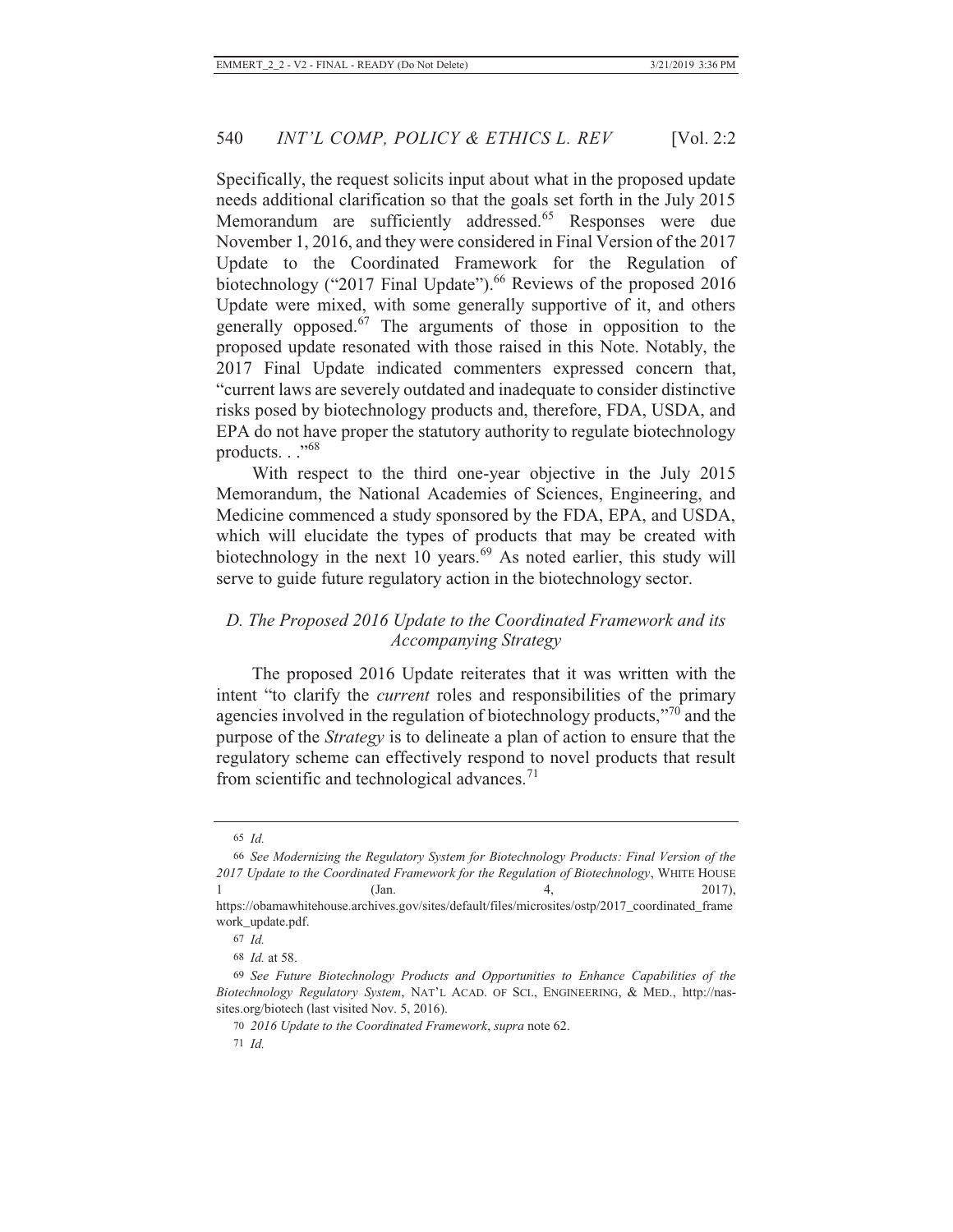First giving a brief history on the regulatory background of biotechnology products similar to what has been discussed above,  $^{72}$  the proposed 2016 Update discusses the July 2015 Memorandum, noting that while the regulatory system's purpose of protecting the public health and environment has been met, an update to the system was necessary to improve its "transparency, coordination, predictability, and efficiency,"<sup>73</sup> so that these objectives continue to be met while also fostering continued innovation and competitiveness.<sup>74</sup>

Referencing several documents leading up to it, the proposed 2016 Update proffers a set of principles for biotechnology product regulation, which will continue to aid the agencies in confirming the safety of such products.75 Following these principles, the proposed 2016 Update provides a table that illustrates the three primary agencies responsible for regulating biotechnology products, the collection of statutes under which each regulatory agency's scope of regulatory authority is derived, and the protective goal sought to be achieved by each statute under which the respective agencies operate.<sup>76</sup>

The proposed 2016 Update then expounds upon various types of biotechnology products, classifying them by the agency/(ies) and statute(s) upon which their regulatory authority is based, and follows with case studies as examples for further clarification, particularly for products that may be subjected to regulation by multiple agencies.<sup>77</sup>

Looking to continue to implement a regulatory approach based on the best available science while increasing transparency, predictability, and efficiency, the proposed 2016 Update's accompanying (finalized) Strategy serves to inform of regulatory agency activities currently in progress to modernize the system for biotechnology products, and provides additional recommendations for the future.78 Recommendations

76 *Id.* at 10-11.

77 *See generally id.*

78 *See* Emerging Technologies Interagency Policy Coordination Committee, *National Strategy for Modernizing the Regulatory System for Biotechnology Products*, WHITE HOUSE (Sept. 2016),

<sup>72</sup> *Id.* at 2-4.

<sup>73</sup> *Id.* at 5.

<sup>74</sup> *Id.*

<sup>75</sup> *Id.* at 7. Specifically, the principles recognize that biotechnology products will fall into a variety of different sectors. *See id.* The principles state that regulation will be based on the characteristics of the products and their intended use; that is, different products with the same use would be subjected to the same types of regulations. *See id.* Additionally, the principles continue to advocate the risk-based approach seen in the original 1986 Coordinated Framework, reiterating that the extent of agency oversight over biotechnology products will correspond to the degree of risk posed by a product's introduction as opposed the method by which it was produced. *See id.*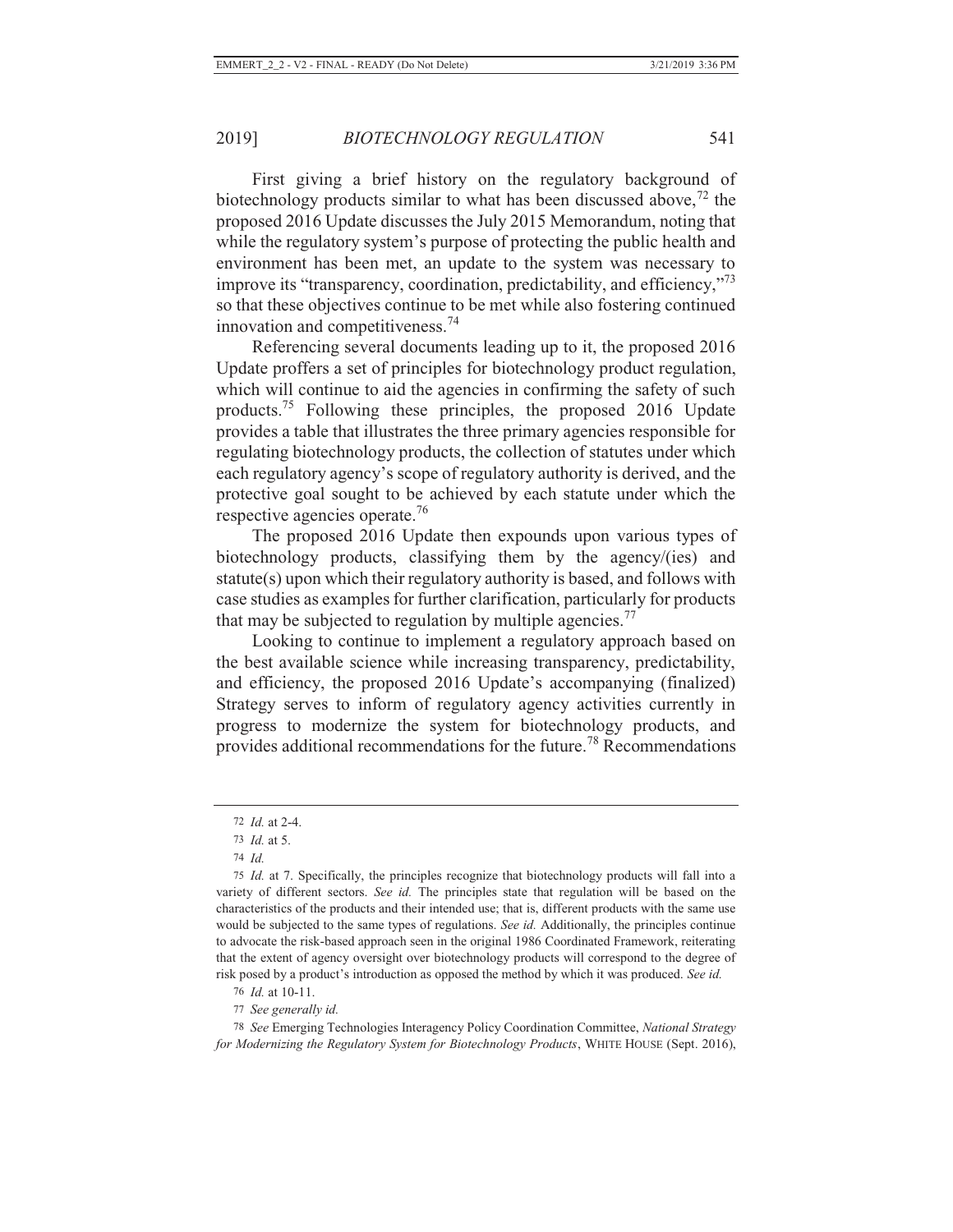for future agency action focus on increased public involvement, the review and/or creation of user-friendly resources for navigating the system, increased coordination and communication among the agencies, mechanisms for monitoring the biotechnology industry as it develops, and allowing opportunities for revision of the regulatory scheme as needed.79

While there is no doubt that the proposed 2016 Update and its accompanying Strategy are a favorable alternative to continued reliance on the 1992 Update, its review elucidates some glaring omissions. The definition it uses for biotechnology products, which originated in the original July 2015 Memorandum, is one example. A footnote in the July 2015 Memorandum qualifies the definition of biotechnology products to exclude human drugs and medical devices.<sup>80</sup> This is by no means insignificant. As noted earlier, it is expected that developments in biotechnology will impact the healthcare industry immensely.<sup>81</sup> It is without question that the future development of medical devices will involve the biotechnology industry, and the same is true with human drugs, as evidenced by the fact that "[a]t present, more than 350 biotechnology-based drugs…have started human trials[, and h]undreds more are in early clinical development."<sup>82</sup>

This Note does not seek to undermine the importance of an updated coordinated framework for biotechnology product regulation. Rather, it intends to shed light on certain limitations apparent in the proposed 2016 Update and accompanying Strategy that could prevent it from adequately achieving the increased clarity and efficacy sought.

In the following section, this Note will provide an overview of some criticisms of the proposed 2016 Update, particularly in the context of genetically engineered or modified products that fall through regulatory loopholes under existing statutory authorities. By using this example, this Note will demonstrate the reasons that, while the proposed 2016 Update

82 Gwynne & Page, *supra* note 7, at 1. With respect to the drugs that have begun clinical trials, the article emphasizes their significance by noting that they were "designed to treat AIDS, Alzheimer's disease, diabetes, multiple sclerosis, and obesity, among other conditions." *Id.*

https://obamawhitehouse.archives.gov/sites/default/files/microsites/ostp/biotech\_national\_strateg y\_final.pdf.

<sup>79</sup> *Id.*

<sup>80</sup> July 2015 Memorandum, *supra* note 3, at 1 n.1. ("For the purpose of this memo, 'biotechnology products' refers to products developed through genetic engineering or the targeted or in vitro manipulation of genetic information of organisms, including plants, animals, and microbes. It also covers some of the products produced by such plants, animals, and microbes or their derived products as determined by existing statutes and regulations. Products such as human drugs and medical devices are not the focus of this memo.").

<sup>81</sup> RAIDT, *supra* note 1.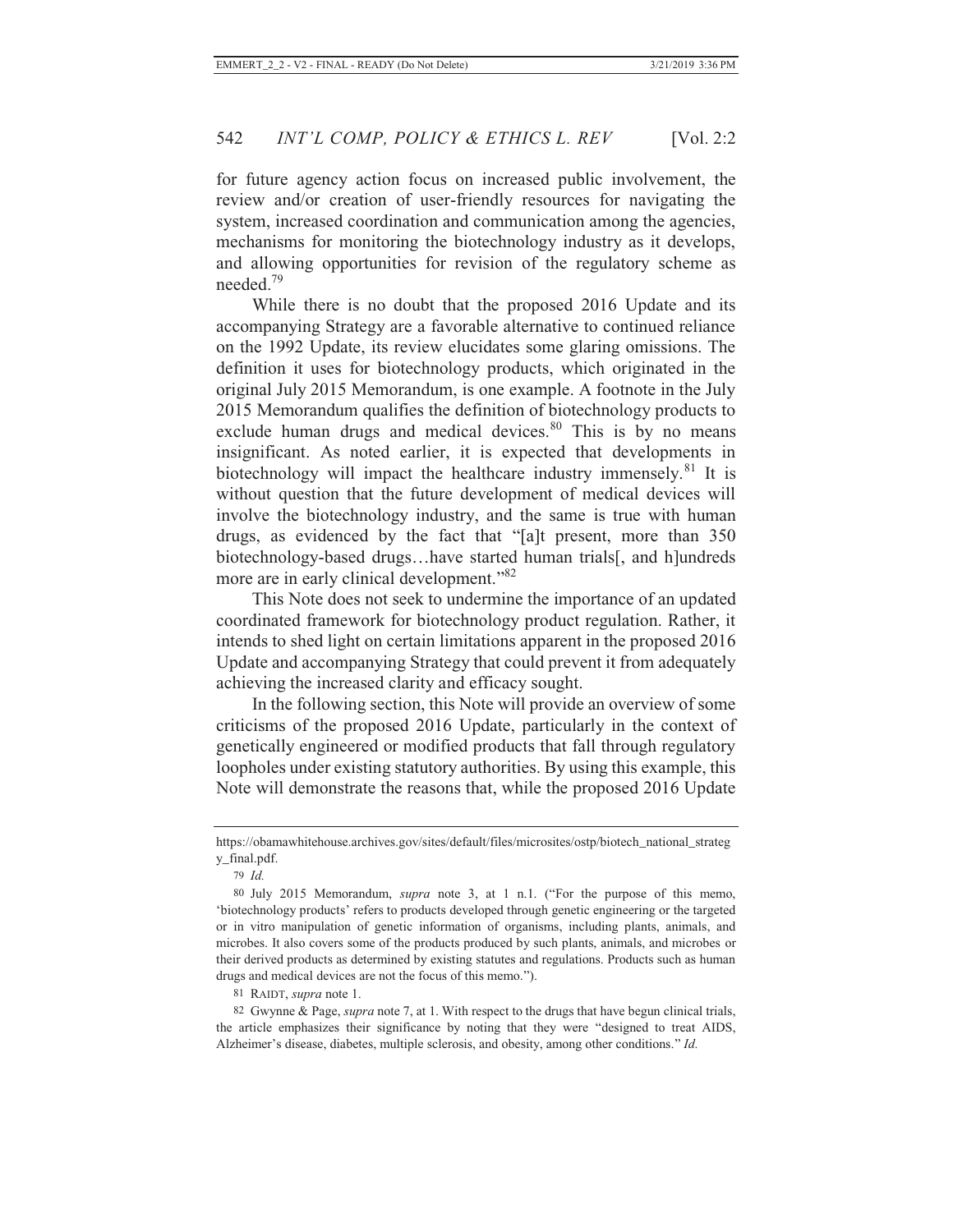exhibits a "comforting commitment by the government,"<sup>83</sup> the 2016 Update will likely still fall short of regulatory goals and expectations had by biotechnology industry stakeholders. In doing so, this Note argues for congressional action that revises or creates new statutory authorities that are consistent with international norms to supplement the Obama Administration's effort to decrease regulatory uncertainty in the biotechnology industry.

#### III. DISCUSSION

#### *A. The Proposed 2016 Update Falls Short of Public Expectations*

Because confidence in the 1986 Coordinated Framework had begun to decline up until 2015 when the White House announced its forthcoming update, $84$  the event was originally viewed in an optimistic light by industry players as an opportunity to review the outdated system and bring practices up to speed with modern science.<sup>85</sup>

Nevertheless, as an article in *Science Magazine* discusses, it didn't take long for a consensus of disappointment to develop among relevant stakeholders and interested members of the public following the proposed 2016 update's release.<sup>86</sup> Some of this frustration arose from news that the update was unlikely to result in revised or new authorities under which agencies would be governed, $87$  effectively announcing that the 2016 update amounts to nothing more than pointing to a cracked wall rather than actually repairing the unstable foundation that caused it.<sup>88</sup>

86 *Id.*

88 Kuzma, *supra* note 84, at 1213. Given that it is Congress, not the executive, that is tasked with fashioning substantive policy under art. I of the U.S. Constitution, executive actions taken to update or reformulate federal policy could be abandoned by subsequent administrations. *See id.*  Hence, in order to effectively address the pitfalls in the current system, congressional action is the most sound and stable approach. *See id.*

<sup>83</sup> *See* Seán Finan, *The Once and Future Regulation of Biotechnology*, HARVARD LAW PETRIE-FLOM CENTER: BILL OF HEALTH (Sept. 28, 2016), http://blog.petrieflom.law.harvard.edu/2016/09/28/the-once-and-future-regulation-ofbiotechnology.

<sup>84</sup> Jennifer Kuzma, *A Missed Opportunity for U.S. Biotechnology Regulation*, 353 SCIENCE 1211 (2016).

<sup>85</sup> *Id.*

<sup>87</sup> *Id.* at 1212. Referring to the OSTP's announcement that old authorities would continue to be the statutory framework to govern biotechnology regulation in the modern century, Jennifer Kuzma notes that such news was "disappointing to many scholars and practitioners given that the CRFB had not been revisited in more than 30 years." *See id.* Robbie Barbero, assistant director for biological innovation at OSTP, has stated, "[m]uch like the original coordinated framework did not endow additional authorities upon the agencies, I don't anticipate that this work will." Emily Waltz, *A Face-lift for Biotech Rules Begins*, 33 NATURE BIOTECH. 1221 (2015).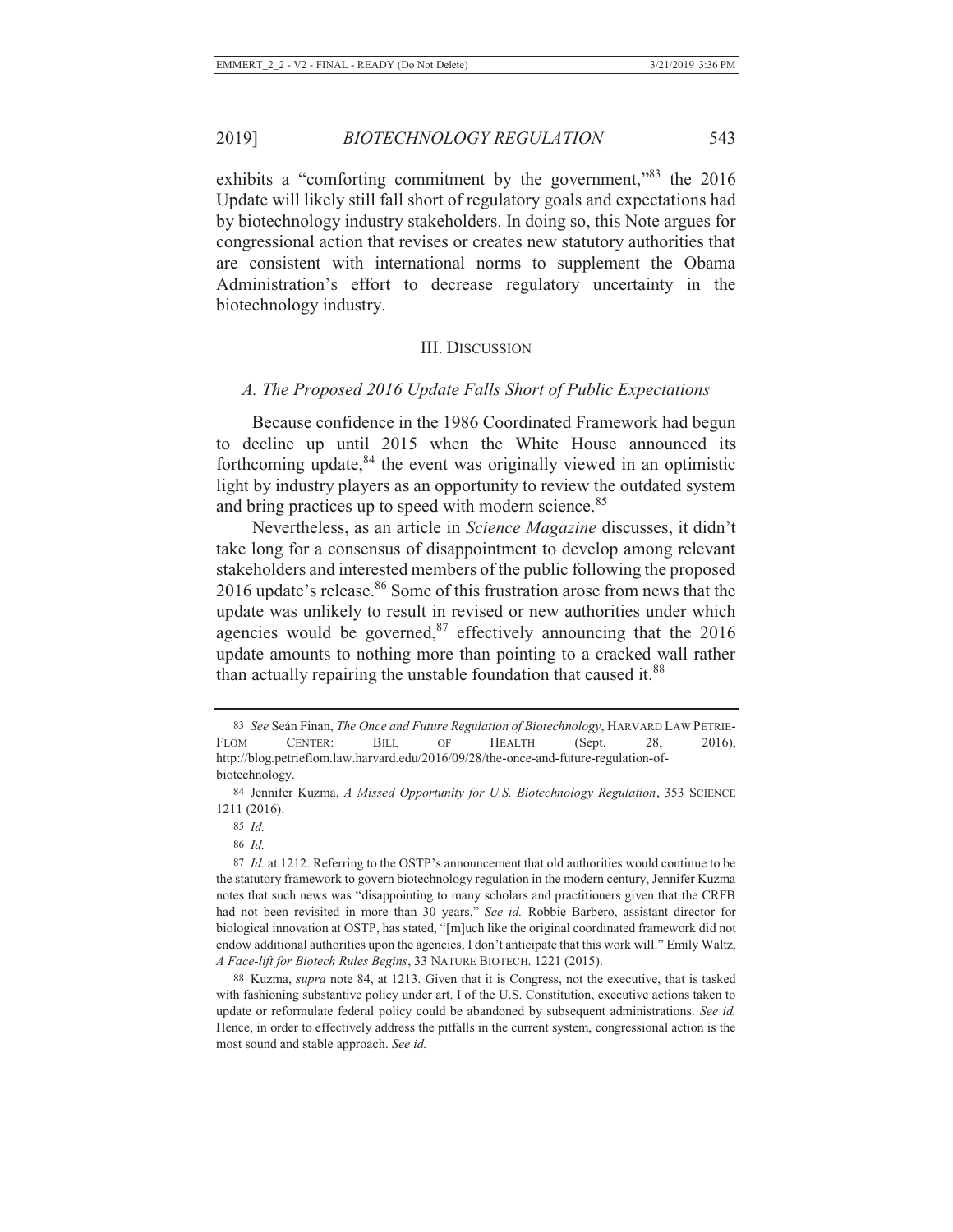The concerns held by industry stakeholders about the ways in which the proposed 2016 Update failed to meet expectations are certainly warranted. As with any problem, the longer one waits to address it, the harder it is to solve; biotechnology regulation is no exception. Under the current framework, a significant number of biotechnology products do not fall within the jurisdictional ambit of any regulatory agency—which is defined by its respective statutory authority prescribed by Congress and are therefore regulated in an unpredictable or inconsistent way.<sup>89</sup>

Two products developed by Oxitec, a UK-based developer of genetically modified insects, provide a prime example of such inconsistency: the sterile mosquito and the genetically modified diamondback moth.90 Despite being strikingly similar organisms (genetically modified insects) that were created through the same process by the same company, each of the two insects were subjected to regulation by different agencies because the mosquito was classified as an animal drug—surprising to many given its intended use—and the moth a plant pest. $91$ 

The problem with this is that these are not isolated incidents, and the longer the U.S. waits to truly modernize the statutory framework to address today and tomorrow's biotechnology products, the more frequent these inconsistencies will occur, and products will either be subject to too much or too little regulation than is necessary. Indeed, numerous organizations like the Center for Food Safety have already brought lawsuits against the USDA, alleging that "the agency's environmental assessments have been inadequate" with respect to genetically modified foods.<sup>92</sup>

If anything, it is clear that there are questions about whether the current, product-based approach originally advocated for is still sufficient to meet regulatory goals, or if these objectives could be better met by employing either another or an additional approach where necessary. For example, assessing risk and appropriate regulations by looking at the process by which a certain product is formed, rather than its intended use. This sort of approach could potentially be more appropriate for those

92 *Id*. at 1222.

<sup>89</sup> *See* Waltz, *supra* note 87.

<sup>90</sup> *Id*.

<sup>91</sup> *Id.* After submitting a proposal to the USDA for a field trial in 2010 for the sterile mosquito genetically engineered by scientists to control the carrier of human dengue fever in the wild, Oxitec waited a year and a half only to hear back from the USDA that the mosquito was beyond the bounds of USDA regulatory jurisdiction and will now be regulated by the FDA. *See id.* Alternatively, the GM diamondback moth was accepted by the USDA because it was found to fall under the plant pest classification. *See id.*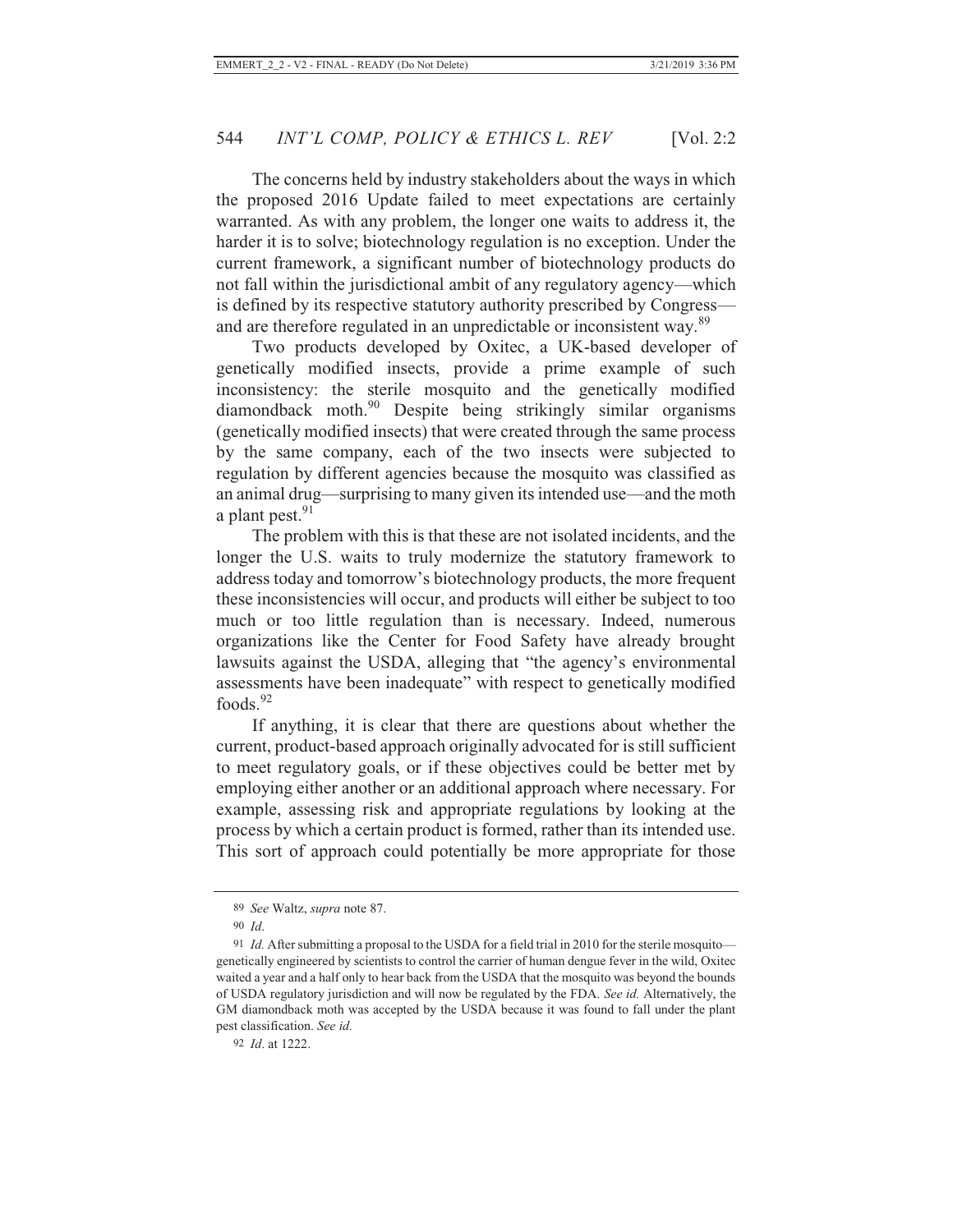products created through the use of techniques involving genetic modification.<sup>93</sup>

This Note does not necessarily advocate one approach to regulation over another, but instead intends to shed light on a number of shortcomings that the interested public and relevant stakeholders see with the current system and the proposed 2016 update. In response, this Note argues for, at a minimum, a congressional update to statutory authorities to ensure both agency confidence in applying regulations and stakeholder confidence that the process provides for adequate oversight to ensure public safety while promoting a predictable, transparent, and efficient regulatory environment for the biotechnology industry.

Furthermore, while the proposed 2016 Update does include some case studies for modern biotechnology products, giving the impression that genetically engineered biotechnology products can be regulated under the framework's current authorities, one of the problems recognized by public participants in the OSTP process was that the genetically engineered ("GE") products chosen for case studies were those which "could have been easily predicted by attentive scholars and practitioners before the start of the OSTP process."<sup>94</sup>

However, when public participants in these meetings asked officials responsible for conducting the meetings about current products that do not fit as neatly within a single agency jurisdiction—if at all—as those chosen for the case studies, officials failed to provide an explanation.<sup>95</sup> Thus, participants viewed this portion of the OSTP process as a rapid change from actually developing an update to the framework, to merely clarifying existing authorities for products easily assigned to begin with.<sup>96</sup> Clearly, this process did not do much to address the core issue at hand: the U.S. is regulating a massive industry with an outdated system which is based on antiquated authorities that fail to encompass all of today's biotechnology products, much less tomorrow's.<sup>97</sup>

<sup>93</sup> *See id.* Emily Waltz discusses various expert opinions on the best approach to updating the biotechnology regulatory system, noting that "opinions were divided" as to whether risk assessment should be "based on the process by which the product was made, or the risk of the product in its intended use." *Id.* Nevertheless, while there was not necessarily a consensus on the correct approach to updating the system, it seems clear the experts agree the current approach is outdated, and to merely clarify current regulatory agency roles under old statutes will be insufficient to address the long-term risks posed by introducing products without appropriate oversight, such as food safety and indirect environmental harm. *See id.*

<sup>94</sup> Kuzma, *supra* note 84, at 1212.

<sup>95</sup> *Id.*

<sup>96</sup> *Id.*

<sup>97</sup> *See generally* Brooke Borel, *The Tricky Process of Regulating Biology,* UNDARK MAG. (Jun. 30, 2016), http://undark.org/article/tricky-business-regulating-biology-genetic-engineering. In her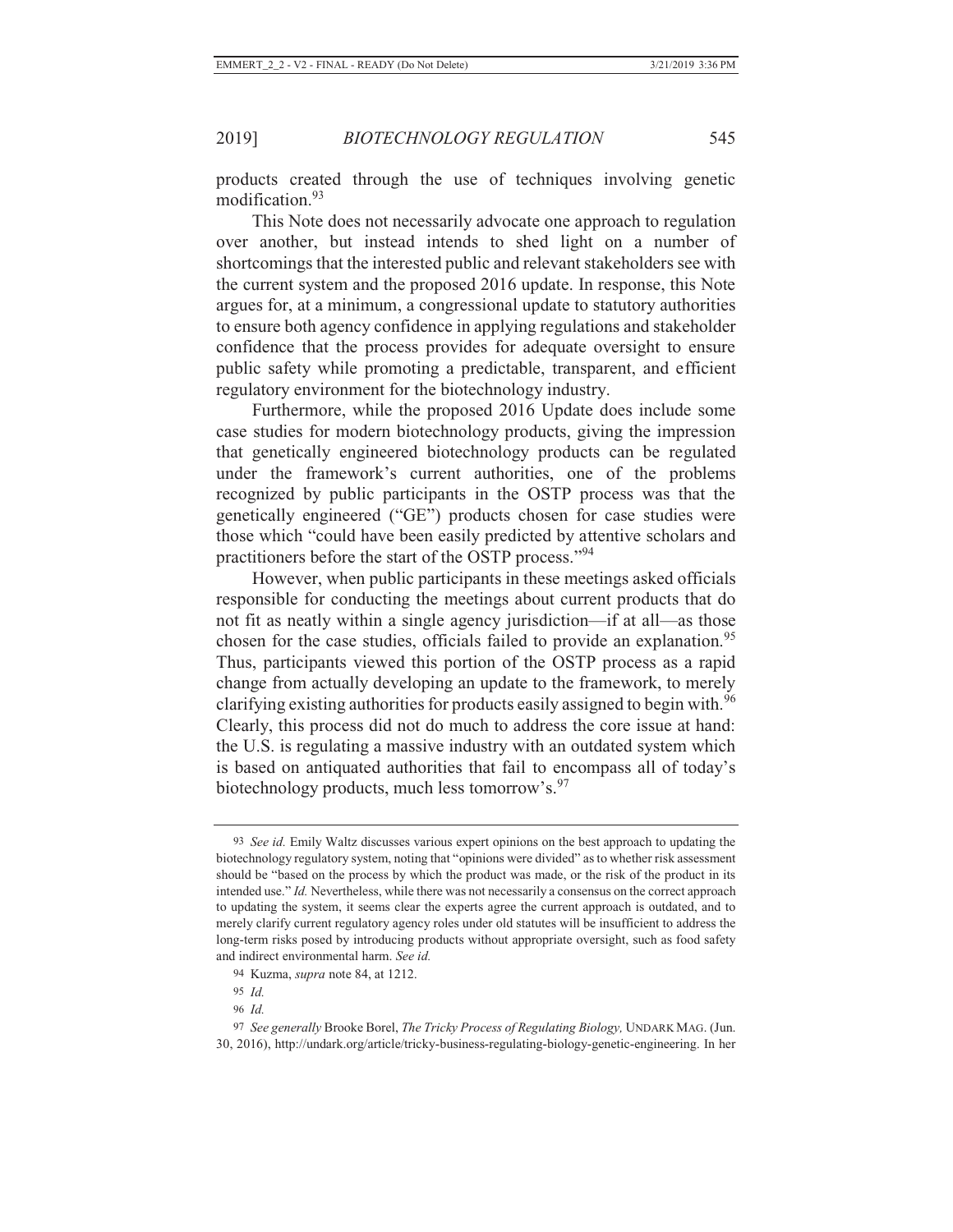As reiterated in the final paragraph of the *Science Magazine* article discussed above, "Open policy windows to improve biotechnology governance are rare, as they depend on the confluence of policy, political, and problem streams…and appropriate use of GEOs [(genetically engineered organisms)] were missed at this key juncture in the biotech revolution, although it is poised to change nearly every sector and even our conceptions of nature."98 While the article seemingly ends on a negative note, the message relayed is a real and critical one: if the U.S. expects to remain a relevant player in this vital industry, it must act quickly to repair the flaws in its regulatory practices in a way that is consistent with global norms, has a lasting effect (e.g., not subject to abandonment by subsequent administrations), and effectively addresses public concerns while meeting regulatory goals.<sup>99</sup>

#### *B. The United States Has Failed to Demonstrate a Commitment to Align with International Norms with Respect to Biotechnology Regulation*

The Cartagena Protocol on Biosafety (the "Cartagena Protocol") and the Nagoya-Kuala Lumpur Supplementary Protocol are the "two major international protocols that address genetically modified organisms" attached to the United Nations ("U.N.") Convention on Biological Diversity.<sup>100</sup> The purpose of the Protocols is to "contribute to ensuring an adequate level of protection in the field of the safe transfer and handling

article, Brooke Borel references a number of different types of genetically engineered or modified products that fall outside the existing statutory framework and consequently receive little to no regulation, which could be troubling for certain products that could have adverse effects on public safety and health or the environment. *See id.* For example, Borel refers to "a plant pathologist at Pennsylvania State [who] successfully used new gene editing technology to delete a relatively small bit of DNA from the genome of a white button mushroom. The result: a mushroom that resists turning brown." *Id*. Borel uses the mushroom example to explain that since it was the sort of product that "tweaked the stuff of life itself . . . [, one would expect to] run into a maze of regulatory oversight and examination." *Id.* Quite the contrary, however; because the mushroom was a genetically modified product created from direct gene editing (a newer technology that directly modifies the organism's DNA) as opposed to employing the conventional (older) technique (introducing a plant pathogen (virus) into the mushroom to add or alter the DNA indirectly), the USDA determined the mushroom fell beyond the bounds of its regulatory jurisdiction. *See id.*  Additionally, the EPA determined it had no jurisdiction since the mushroom was not engineered to make its own pesticides. *See id.* And the FDA "had not published a safety review of the mushroom — a voluntary procedure, anyway." *Id.*

<sup>98</sup> Kuzma, *supra* note 84, at 1213.

<sup>99</sup> *See id.* at 1213 ("Authorities under the CRFB are diffuse, outdated, and confusing, especially for newer biotechnology products. This situation is bound to get worse.").

<sup>100</sup> Constance A. Johnson, *Restrictions on Genetically Modified Organisms: International Protocols*, LIBR. OF CONGRESS (Mar. 2014), https://www.loc.gov/law/help/restrictions-ongmos/international-protocols.php.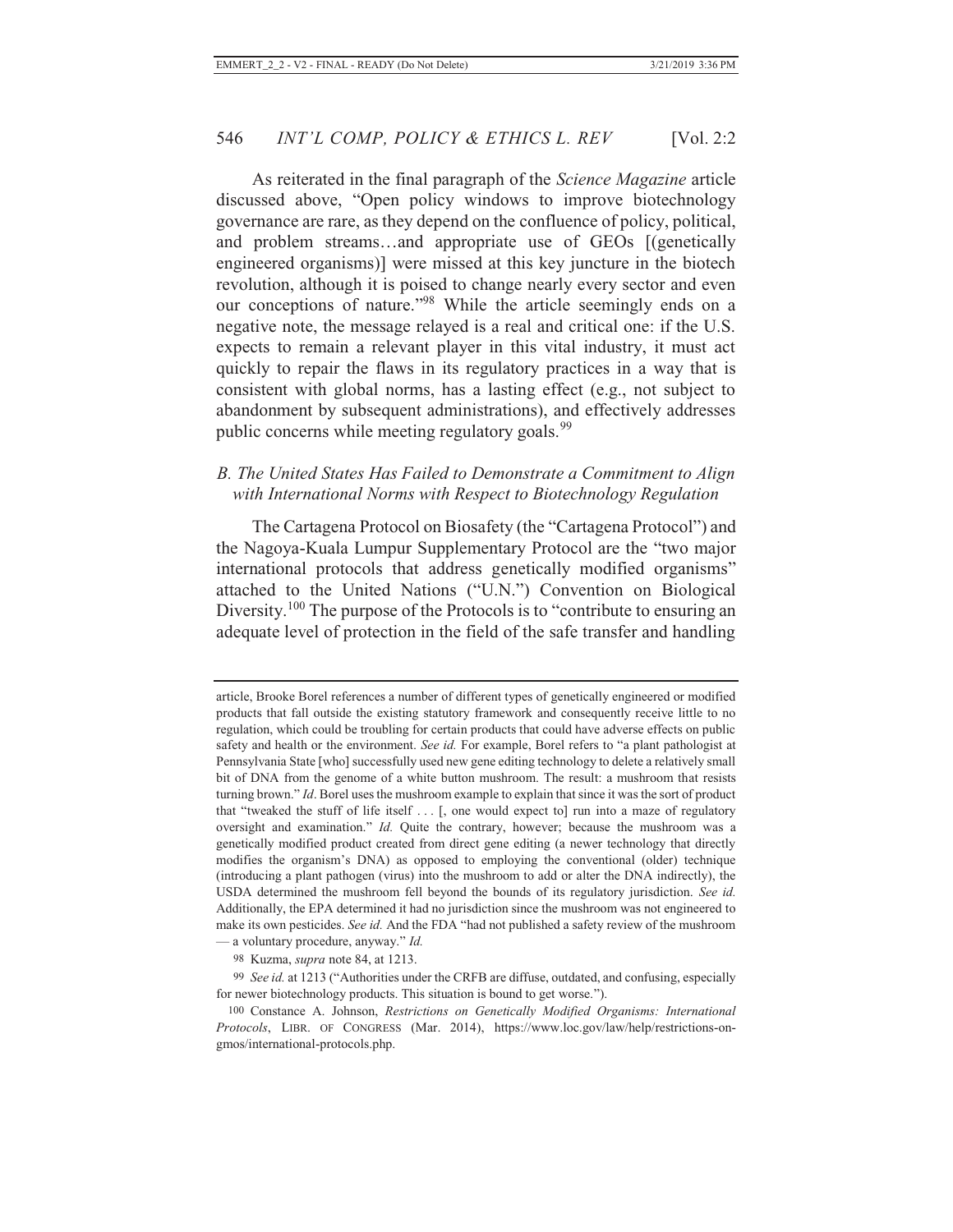and use of living modified organisms resulting from modern biotechnology that may have adverse effects on the conservation and sustainable use of biological diversity"<sup>101</sup> and "provid<sup>[e]</sup> international rules and procedures in the field of liability and redress relating to living modified organisms."<sup>102</sup>

While not perfect, at its conclusion, the Cartagena Protocol was praised for making an important advancement by "provid[ing] an international regulatory framework to reconcile the respective needs of trade and environmental protection with respect to a rapidly growing global industry, the biotechnology industry."<sup>103</sup>

Despite receiving such accolades and the fact that the vast majority of countries, 166 of them, are members to the U.N. Convention on Biological Diversity (the "Convention") and its corresponding Protocols, the U.S. is not a participant in any of them.104 The U.S. has, however, signed the Convention and therefore just needs to ratify it to become a bona fide party to the Convention and its corresponding Protocols.<sup>105</sup> Notwithstanding this deceptively simple fix, ratification is much easier said than done.<sup>106</sup>

It would be wise for the U.S. to ratify the Convention and protocols. Although there are no specific obligations with which party members must comply in trading with non-parties, the language is somewhat vague, thereby increasing the "risk of future disputes between parties and non-parties" about market access in international trade.<sup>107</sup> In other words, as international norms continue to develop for the regulation and trade of genetically modified organisms, non-parties could be ousted for failure to comply.

<sup>101</sup> Cartagena Protocol on Biosafety to the Convention on Biological Diversity art. 1, Jan. 29, 2000, 2226 U.N.T.S. 208 [hereinafter Cartagena Protocol].

<sup>102</sup> Nagoya-Kuala Lumpur Supplementary Protocol on Liability and Redress to the Cartagena Protocol on Biosafety art. 1, Oct. 15, 2010, 50 I.L.M. 108 [hereinafter Nagoya Supplemental Protocol].

<sup>103</sup> Cartagena Protocol, *supra* note 101.

<sup>104</sup> Johnson, *supra* note 100, at 1.

<sup>105</sup> Paul E. Hagen & John Barlow Weiner, *The Cartagena Protocol on Biosafety: International Trade in Living Modified Organisms*, 12 GEO. INT'L ENVTL. L. REV. 697, 700 (2000).

<sup>106</sup> John Cary Sims, *The Asymmetrical Nature of the U.S. Treaty processes and the Challenges that Poses for Human Rights*, 30 HAMLINE J. PUB. L. & POL'Y 223 (2008) ("As a practical matter, treaty ratification is usually impossible without bipartisan support.").

<sup>107</sup> *See id.* at 700, 713; *see also* William J. Snape, III, *Joining the Convention on Biological Diversity: A Legal and Scientific Overview of Why the United States Must Wake Up*, 10 SUSTAINABLE DEV. L. & POL'Y 6, 13 (2010) ("Failure to engage [the Convention on Biodiversity] will mean closed doors on access to genetic resources for U.S. companies and continuing market conflicts over U.S. biotech exports.").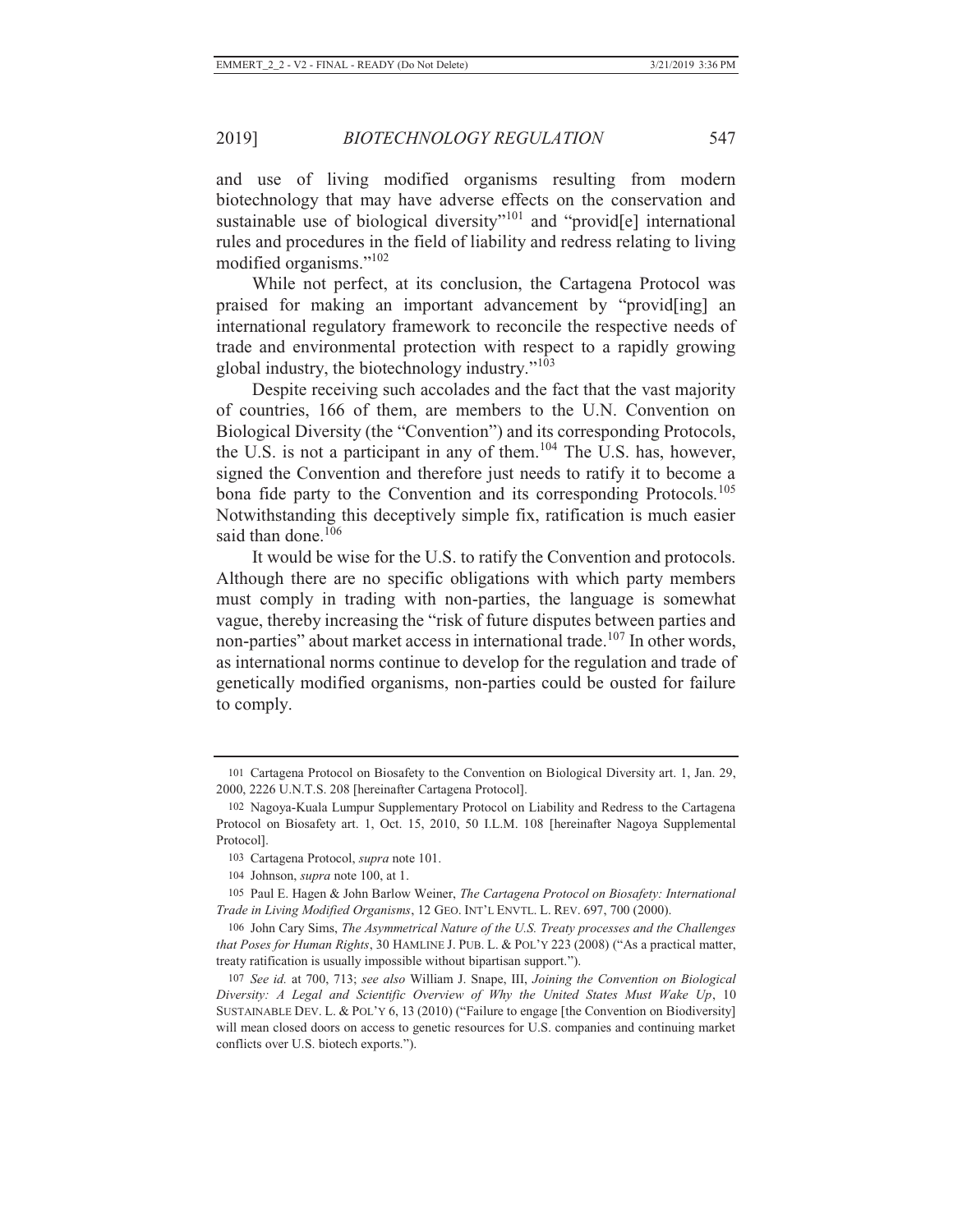Since the U.S. is not a party to the Convention, it is not required to implement legislation and ensure domestic compliance to the treaty. As a result, the U.S. could eventually be an unfavorable source of trade unless it complies with the provisions of the two corresponding protocols.<sup>108</sup>

As noted above, the statutory authorities governing U.S. biotechnology regulation are older than the Convention and its subsequent protocols fail to adequately cover current and emerging genetically modified products, $109$  and may therefore be insufficient to constitute compliance with the international approach in the future if left unrevised.

While the international protocols under the Convention are currently limited to genetically modified organisms as described above, given the industry's reach and its future implications, it is not a stretch to suggest there is likely to be other emerging international agreements on biotechnology product regulation for additional purposes, which will have a range of effects from public health to international trade.<sup>110</sup>

There are several reasons why it would be advantageous for the U.S. to participate in the Convention. These include having a role in the development of subsequent agreements and aiding in the interpretation of provisions which eventually become international norms.<sup>111</sup> Although the U.S. was an active participant in the development of the Cartagena Protocol—despite its non-party status $112$ —this does not guarantee that participation will be permitted in the future. Indeed, yet another criticism of the proposed 2016 Update and its drafting process was the OSTP's failure to coordinate a public discussion regarding the potential pros and cons of U.S. participation in the U.N. Convention. $113$ 

Nevertheless, whether or not the U.S. elects to become a party to the U.N. Convention on Biodiversity and its corresponding Protocols (and/or future, related international agreements), the considerations noted above

<sup>108</sup> *See id.* at 713 ("The Cartagena Protocol requires that trade with non-parties be consistent with the objectives of the Protocol and urges the Parties to encourage non-parties to adhere to the protocol.").

<sup>109</sup> *See generally* Kuzma, *supra* note 84.

<sup>110</sup> *See generally id.*

<sup>111</sup> *Id.* at 1213 ("For example, logical benefits of U.S. participation could be to have a voice in (i) drafting subprotocols under the BSP, (ii) interpreting the CBD-BSP statement on precaution less stringently in the formulation of risk assessment standards, and (iii) promoting the possibility (however remote) of harmonizing data packages to fit what U.S. companies do for risk assessment. U.S. participation could potentially increase global good will, perhaps inciting less controversy in trade disputes through the World Trade Organization.").

<sup>112</sup> Hagen & Weiner, *supra* note 105, at 700.

<sup>113</sup> *See* Kuzma, *supra* note 84, at 1213.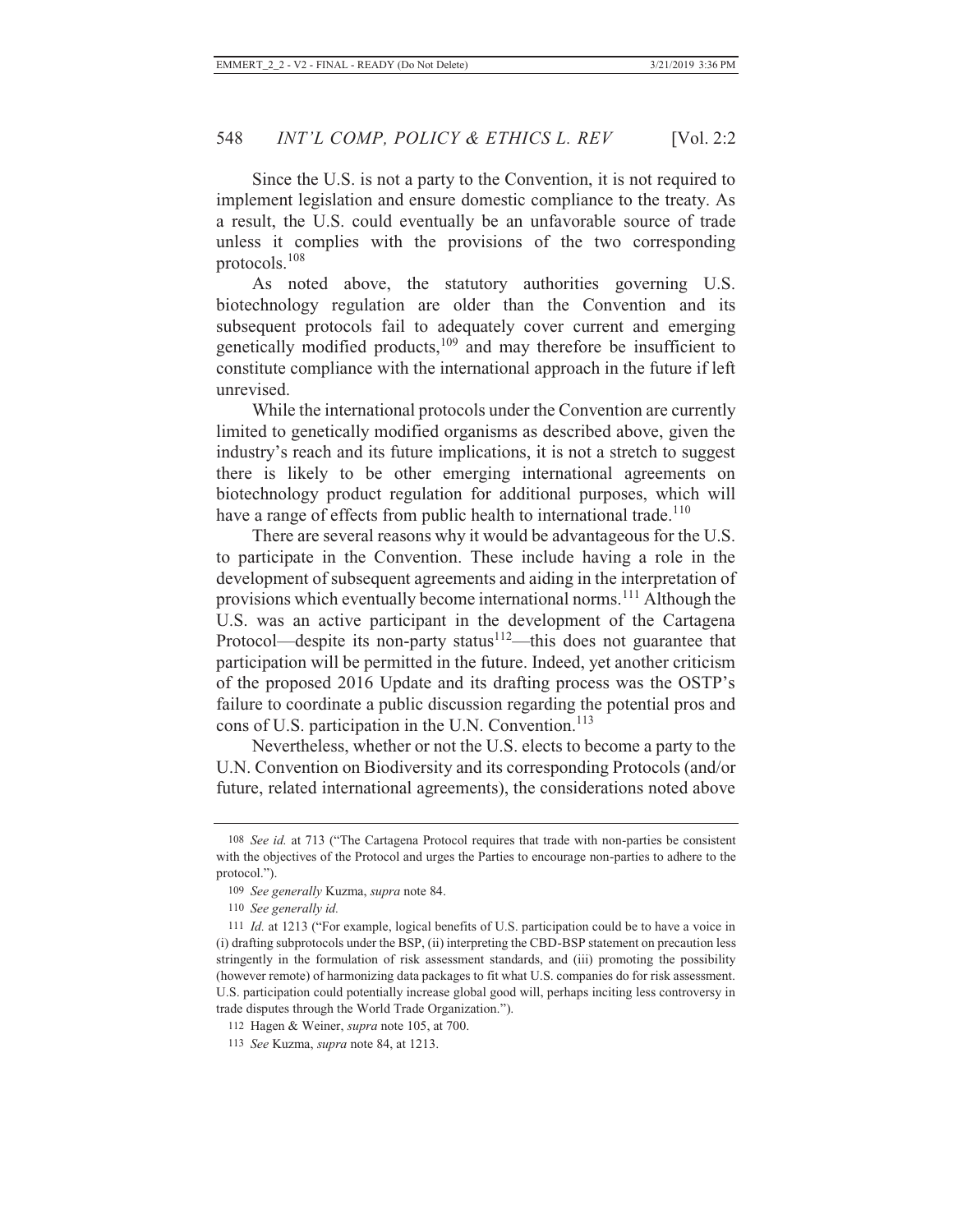should, at a minimum, prompt the U.S. to update the statutes that govern its biotechnology regulatory scheme in order to reflect compliance with international norms and to ensure, for the future, that its coveted position at the forefront of the industry is not compromised by something well within its control.

## *C. A Modernized Statutory Framework Will Provide for a Plethora of Ancillary Benefits*

An updated statutory scheme for the regulation of biotechnology would allow for each of the U.S. branches of government to better operate within the confines delegated by the Constitution. The forthcoming section recognizes the sensitive distribution of power prescribed by the U.S. Constitution which is comprised of the three branches of government. Moreover, the next section emphasizes how administrative agencies threaten that delicate balance when using discretion to make rules that carry the force of law.

## 1. The Executive Branch: The Problem with Excessive Agency Discretion

Because the executive branch is charged with enforcing laws created by Congress, it must not only interpret statutes but also exercise discretion consistent with each statute's purpose when acting in circumstances not explicitly covered by them.114 Indeed, under the Administrative Procedure Act, agencies have the power to act by adopting a "rule, order, license, sanction, relief, or the equivalent."115 In other words, agencies are often the source of regulatory rules that are created pursuant to the statutes from which agencies derive their authority and guidance.<sup>116</sup> Practically speaking, the consequence of this is that federal departments and agencies "wield power over vast segments of the economy, affecting almost every important facet of contemporary

<sup>114</sup> *See generally* Cary Coglianese & Christopher S. Yoo, *The Bounds of Executive Discretion in the Regulatory State*, 164 U. PA. L. REV. 1587 (2016).

<sup>115 5</sup> U.S.C., §551(13) (2012).

<sup>116</sup> *See* Coglianese & Yoo, *supra* note 114, at 1597 ("[U]nder most statutes, Congress has delegated authority to administrators; they are the officials granted the express powers to command or defer in ways that carry out the aims and responsibilities contained in specific legislation.").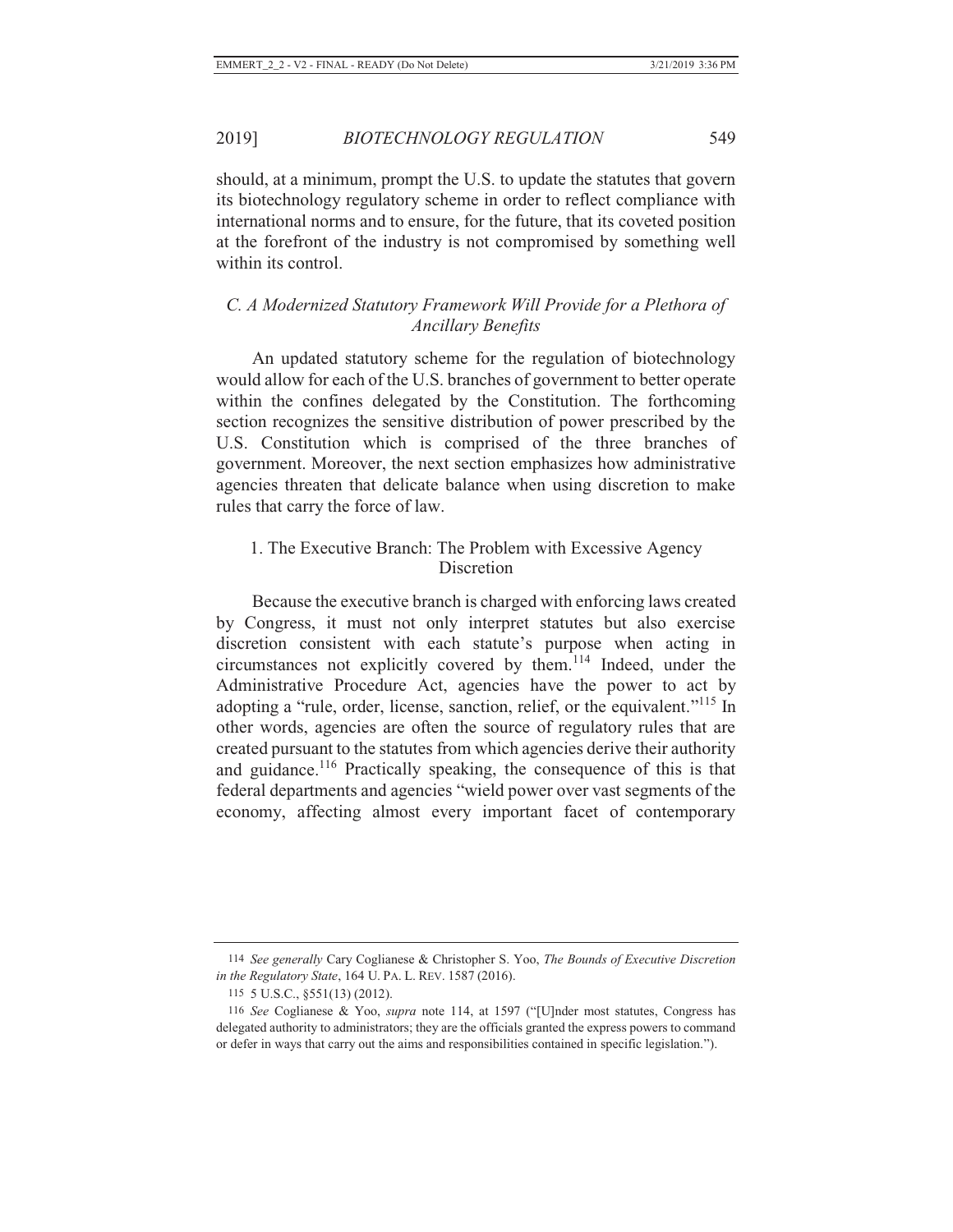life."117 Even more concerning, such discretion is not always subject to judicial review.<sup>118</sup>

Likewise, even when a court finds it appropriate to review agency action, courts are more likely than not to take a deferential approach to an agency's interpretation of its own rules.<sup>119</sup> For example, the Supreme Court in *Heckler v. Chaney* decided against requiring the FDA to enforce provisions of the Food Drug and Cosmetic Act on the grounds that agency discretion involved a number of factors deemed to be uniquely within the agency's expertise.<sup>120</sup> Therefore, to curb potential abuse<sup>121</sup> and minimize discretionary error, it is crucial to ensure that the actions regulatory agencies take are grounded in modernized statutes that do not provide for too much, or too little discretion.<sup>122</sup>

Considering the breadth of agency discretion noted above in the present context of biotechnology regulation under the coordinated framework, things become even more problematic. Since biotechnology products are subject to regulation by multiple agencies under authorities written well before many of today's products were contemplated, the very crux of the U.S.' approach falls within these agencies' hands.

Taking genetically modified or engineered organisms again as an example, it is hard to imagine how any one of the three agencies responsible for biotechnology regulation could possibly discern congressional intent with sufficient accuracy to regulate products that did not exist at the time the authorizing statute was written.<sup>123</sup> Indeed,

<sup>117</sup> *Id*. at 1589.

<sup>118</sup> *See* 5 U.S.C. §701(a)(2) (judicial review is not provided where "agency action is committed to agency discretion by law"); *see generally* Chevron U.S.A., Inc. v. Natural Res. Def. Council, Inc., 467 U.S. 837 (1984) (promulgating a test for administrative deference).

<sup>119</sup> *See* Richard J. Pierce Jr. & Joshua A. Weiss, *An Empirical Study of Judicial Review of Agency Interpretations of Agency Rules*, 63 ADMIN. L. REV. 515, 515-16 (2011) ("Courts at all levels of the federal judiciary uphold agency actions in about 70% of cases . .. . . . The Supreme Court seems to take an extraordinarily deferential approach when it reviews agency interpretations of agency rules. William Eskridge and Lauren Baer found the Supreme Court upholds 91% of such agency actions.").

<sup>120</sup> Heckler v. Chaney, 470 U.S. 821, 828, 831 (1985) ("[A]n agency decision not to enforce often involves a complicated balancing of a number of factors which are peculiarly within its expertise.").

<sup>121</sup> Coglianese & Yoo, *supra* note 114, at 1588 ("Political polarization and gridlock have hampered Congress's ability to act and undoubtedly contributed to the fact that today's worries about the concentration and abuse of federal power usually center on the executive branch.").

<sup>122</sup> *See id.* at 1606 ("How these officials exercise their executive discretion . .. . . will undoubtedly determine whether the government succeeds in fulfilling its responsibility to the public—or whether it fails or, worse still, abuses its discretion.").

<sup>123</sup> *See* Patrick Stewart & A. Ann Sorensen, *Federal Uncertainty or Inconsistency? Releasing the New Agricultural-Environmental Biotechnology into the Fields*, 19 POLITICS AND THE LIFE SCIENCES 77, 78 (2000) ("Biotechnology policy, especially the new agricultural-environmental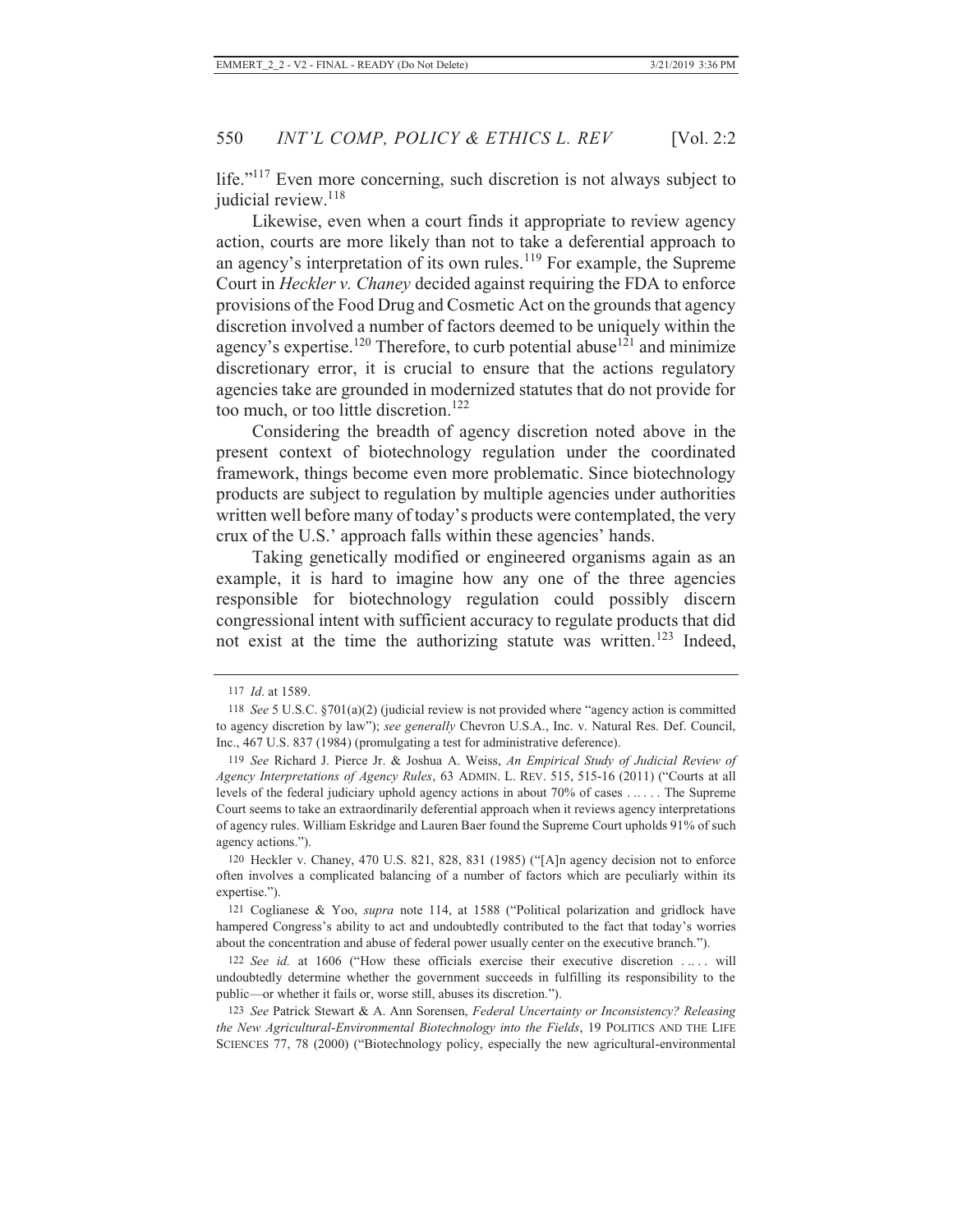permitting agencies to exercise such a presumptuous degree of discretion is a significant factor in the problems the proposed 2016 Update intends to correct. However, this Note also argues that while the proposed 2016 Update will likely mitigate the problem by "clarifying current roles and responsibilities" $124$  in the short term, it is unlikely to be effective for the long term as statutes continue to age while new technologies emerge in the industry regularly.

While it is true that "Congress cannot anticipate every statutory consequence, implication, or nuance and there must be some means of deciding conflicts that arise in implementing  $[$ ] statutes,"<sup>125</sup> there must be limits. Furthermore, an updated statutory framework governing agency action with respect to biotechnology regulation is necessary because it would not only minimize the need for agency discretion and decrease regulatory uncertainty, but also increase confidence in the system for private and public players across the board.

### 2. The Judiciary: Adjudication Based on Obsolete Statutes is Problematic

The judiciary is also implicated in matters concerning biotechnology regulation since it is responsible for interpreting regulatory statutes to determine the appropriateness of an agency's decision, for example, when a party asserts a claim of right under the Administrative Procedure Act.126 As noted above, the Supreme Court held unanimously in *Heckler* that, "the APA did not authorize courts to compel FDA enforcement;"<sup>127</sup> however, "it did acknowledge that agencies cannot decline to take enforcement actions if doing so would contravene statutory guidelines."128 Nevertheless, the problem is this: because the statutes were written before many of today's biotechnology products, they do not adequately cover them; thus, many of these products fall through a

biotechnology policy, is in a state of flux, with no obvious integrated agenda"); Stewart and Sorensen also discuss changes in field release regulations in response to various factors and inconsistencies among the approach taken by USDA and EPA, respectively. *Id.* at 78.

<sup>124</sup> *See 2016 Update to the Coordinated Framework*, *supra* note 62.

<sup>125</sup> Ronald H. Rosenberg, *The Ultimate Independence of the Federal Courts: Defying the Supreme Court in the Exercise of Federal Common Law Powers*, 36 CONN. L. REV. 425, 428 (2004).

<sup>126</sup> *See* Coglianese & Yoo, *supra* note 114, at 1596 ("The APA makes plain that when agencies issue orders or rules, those who are adversely affected by them may seek to review the substantive and procedural legality of those actions.").

<sup>127</sup> *Id.*

<sup>128</sup> *Id.*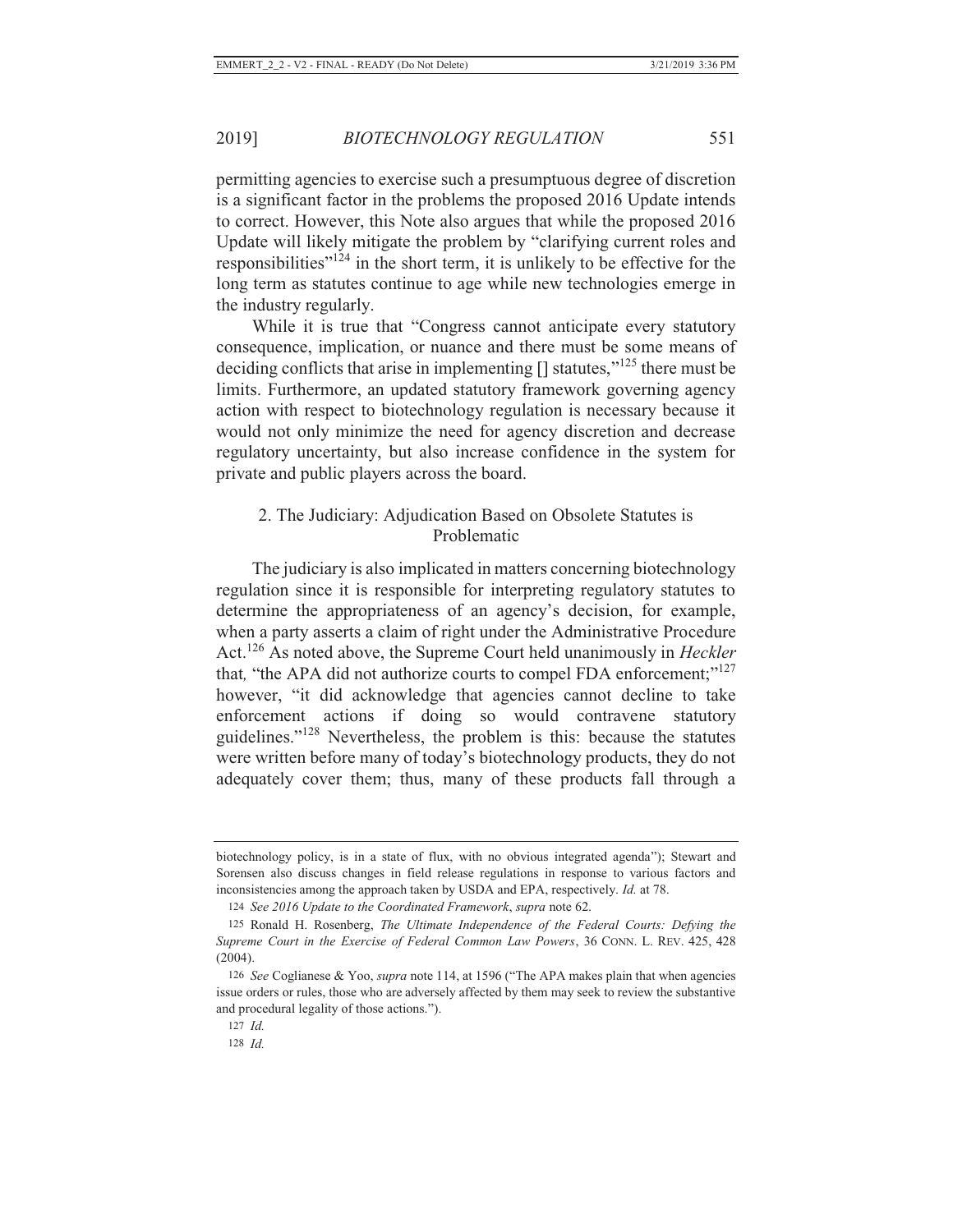regulatory loophole that is in the realm of an agency's scope of discretion.<sup>129</sup>

It therefore appears that even if a court is of the opinion that, for example, a GMO should be regulated, and even if there is an agency rule providing for such regulation, the court could decline to compel an agency to enforce that rule if it decides to give deference to the agency's interpretation of its own regulatory rule, which courts often do.<sup>130</sup> This would be legally justified on the grounds that the agency is not contravening the purpose of its authoritative statute by neglecting to regulate an uncovered product since there is no "express statutory restriction to the contrary."<sup>131</sup>

Granted, federal courts are not without power to fill existing statutory gaps and make pronouncements as to the legality of agency actions,132 but there are debates as to when and how often this should be done since it "raises concern about judges making law as well as separation of powers and federalism questions."<sup>133</sup> Moreover, another problem with this is that the decision whether or not to defer to an agency is dependent on the individual judge, $134$  which could result in conflicting decisions about the same agency action and further contribute to the uncertainty that plagues the current regulatory climate for biotechnology products.

132 Rosenberg, *supra* note 125, at 436 ("[T]he Supreme Court has ruled that federal courts may create 'interstitial federal common law' when Congress has enacted a regulatory scheme and has granted, implicitly or explicitly, the federal courts the authority to create substantive rules to effectuate the scheme.") (citing Textile Workers Union v. Lincoln Mills of Ala., 353 U.S. 448, 450- 51 (1957).

133 Kevin R. Johnson, *Bridging the Gap: Some Thoughts About Interstitial Lawmaking and the Federal Securities Laws*, 48 WASH. & LEE L. REV. 879, 881 (1991).

134 Jody Freeman & David B. Spence, *Old Statutes, New Problems*, 163 U. PENN. L. REV. 1, 69- 70 (2014) ("Some judges might feel a heightened burden to scrutinize agency interpretations of outdated laws carefully, on the assumption that these are precisely the conditions under which agencies will be tempted to scour mouseholes for elephants. Other judges might be inclined to defer to agencies struggling in good faith to adapt obsolete laws to new conditions, giving them the benefit of the doubt at least where the statutory language is plausibly ambiguous.").

<sup>129</sup> *Id.* at 1590 ("It has long been accepted that, absent any express statutory restriction to the contrary, the executive branch possesses broad discretion over which cases it prosecutes [or enforces] and which ones it does not.").

<sup>130</sup> *See* Pierce & Weiss, *supra* note 119.

<sup>131</sup> *See* Coglianese & Yoo, *supra* note 114, at 1590. Coglianese & Yoo define an agency's decision not to enforce a regulation or rule as a form of exercising its power through inaction, which is an exercise of executive power most insulated from judicial review. *See id.* ("Legal restrictions on executive authority have typically applied only after the executive branch has decided to act, not before it acts. Before any final action occurs, the executive branch possesses what the Supreme Court has recognized as 'absolute discretion,' at least when it comes to enforcement.").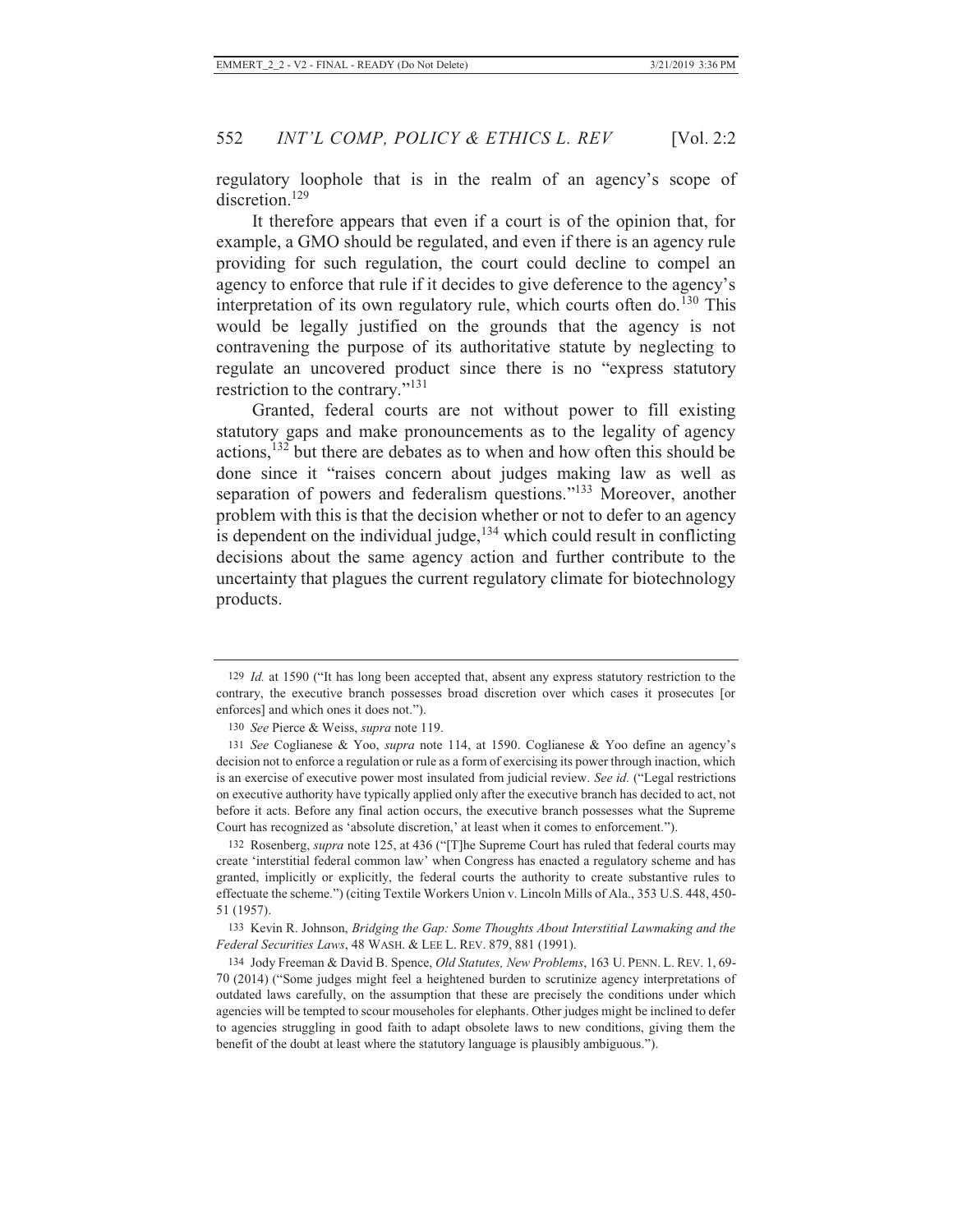In light of the above, it is evident that courts would be better equipped to adjudicate controversies concerning biotechnology product regulation more confidently and consistently with federal policy if the statutes that govern such regulation (and adjudication) are updated to reflect that policy with respect to current biotechnology products, particularly those that fall through regulatory loopholes in the existing statutory scheme, such as GMOs.

## *D. A Potential Yet Unpersuasive Objection to Updating the Statutes that Govern Biotechnology Regulatory Agencies*

Evidence, measured by quantity of bills passed, indicates that recent congressional sessions have become less productive than those in the past six decades.<sup>135</sup> This has led some scholars to suggest that we are "in an era of unprecedented congressional paralysis . . . [that] is likely to be enduring,"136 as Congress is more polarized today than long before World War II. $137$ 

In their article, *Old Statutes, New Problems*, Freeman and Spence discuss what this means for agencies and courts with respect to the "challenge of managing statutes over time…in a period of rapid change and limited congressional productivity."<sup>138</sup>

In doing so, Freeman and Spence recognize that statutory obsolescence coupled with a relatively gridlocked Congress "puts tremendous pressure on agencies to do *something* to address new problems,"<sup>139</sup> and the authors seemingly accept that in such circumstances agencies will be tasked with taking the initiative to indirectly update statutes while courts will serve to check agency action.140 Freeman and Spence, however, acknowledge the difficult paradox with which agencies are faced and the problems that ineffective agency action can create for society, $141$  but they ultimately advocate for

<sup>135</sup> *See* Chris Cillizza, *The Least Productive Congress Ever,* WASH. POST (July 17, 2013), https://www.washingtonpost.com/news/the-fix/wp/2013/07/17/the-least-productive-congressever.

<sup>136</sup> *See* Freeman & Spence, *supra* note 134, at 4.

<sup>137</sup> *Id.* at 2.

<sup>138</sup> *Id.* at 4.

<sup>139</sup> *Id.* at 5.

<sup>140</sup> *See generally id.*

<sup>141</sup> *Id.* at 4-5 ("When agencies charged with a regulatory mission fail to address new policy problems that arguably fall within their core domain, society might be deprived of important gains—public health, safety, environmental benefits, consumer protection, and market efficiencies—which may be hard to recapture later. Yet if agencies exceed their legal authority when addressing new problems, they realize our worst fears about bureaucracy run amok.").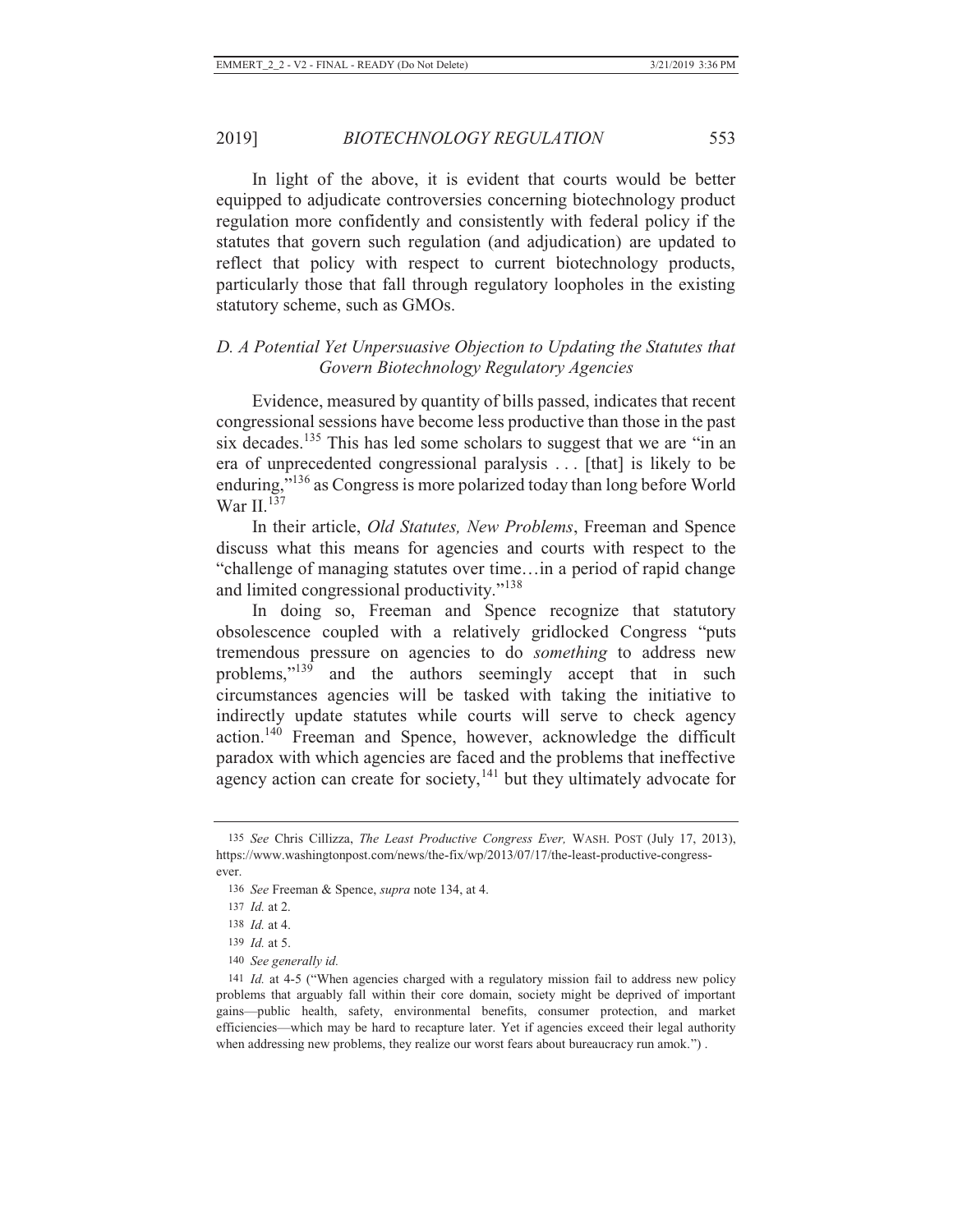agencies to independently respond in lieu of waiting for congressional action.142

Undoubtedly, it is tempting to reference the discussion in *Old Statutes, New Problems*<sup>143</sup> to argue that because Congress is not particularly productive due to gridlock, the U.S. should just continue to rely on agencies and courts to fashion new rules under old and aging statutes. However, this misses the point entirely: while technology has been advancing at an exponential rate,<sup>144</sup> agencies and courts have been picking up the slack on biotechnology regulation for several decades of congressional acquiescence.145 This is not to say that agencies should not exercise some discretion to make new rules or regulations in response to industry changes. Rather, agencies and courts have been doing so under outdated authorities for far too long, so long that such "well-intended 'adaptation'"146 has resulted in a "costly, ineffective regulatory mess and undermine[d] the agenc[ies'] legitimacy in the process."<sup>147</sup> Indeed, the very purpose of the proposed 2016 Update was to address the numerous problems that have surfaced as a result of agencies' regulation of modern biotechnology products under existing laws.<sup>148</sup>

To accept the argument that Congress is dysfunctional and therefore we can allow it to continue to sit on its hands while the executive and judiciary shape regulatory policy is to disregard the governmental

<sup>142</sup> *Id.* at 75.

<sup>143</sup> *See generally id.* Freeman & Spence discuss other scholars' recognition that agencies could be the best equipped to handle the task of updating obsolete statutes since they are "more nimble than Congress, more accountable than courts, and more expert than both in responding to changing conditions." *Id.* at 4. They also argue that agencies have reasons to (and do) exercise restraint in making new policy, like congressional budget cuts and embarrassment by courts for improper rules or regulations. *See id.*

<sup>144</sup> David L. Chandler, *How to Predict the Progress of Technology,* MIT NEWS (Mar. 6, 2013), https://news.mit.edu/2013/how-to-predict-the-progress-of-technology-0306. Discussing Moore's Law, which was originally derived by Intel Co-Founder Gordon Moore in 1965 to quantify the rate at which computer chips improve, the Chandler notes that it "has since been generalized as a principle that can be applied to any technology; in its general form, it simply states that the rates of improvement will increase exponentially over time." *Id.*

<sup>145</sup> Kuzma, *supra* note 84, at 1212.

<sup>146</sup> Freeman & Spence, *supra* note 134, at 71

<sup>147</sup> *Id.* The authors note an argument against agency improvisation by highlighting the sort of "unnecessary complexity" that can result. *Id.* (citing Cass R. Sunstein, *Chevron Step Zero*, 92 VA. L. REV. 187, 229-30 (2006)).

<sup>148</sup> *See* July 2015 Memorandum, *supra* note 3, at 2 ("Each of the Federal regulatory agencies with jurisdiction over the products of biotechnology have developed regulations and guidance documents to implement its authority under existing laws, resulting in a complex system for assessing and managing health and environmental risks of the products of biotechnology . ... [resulting in] unnecessary costs and burdens associated with uncertainty about agency jurisdiction, lack of predictability of timeframes for review, and other processes.").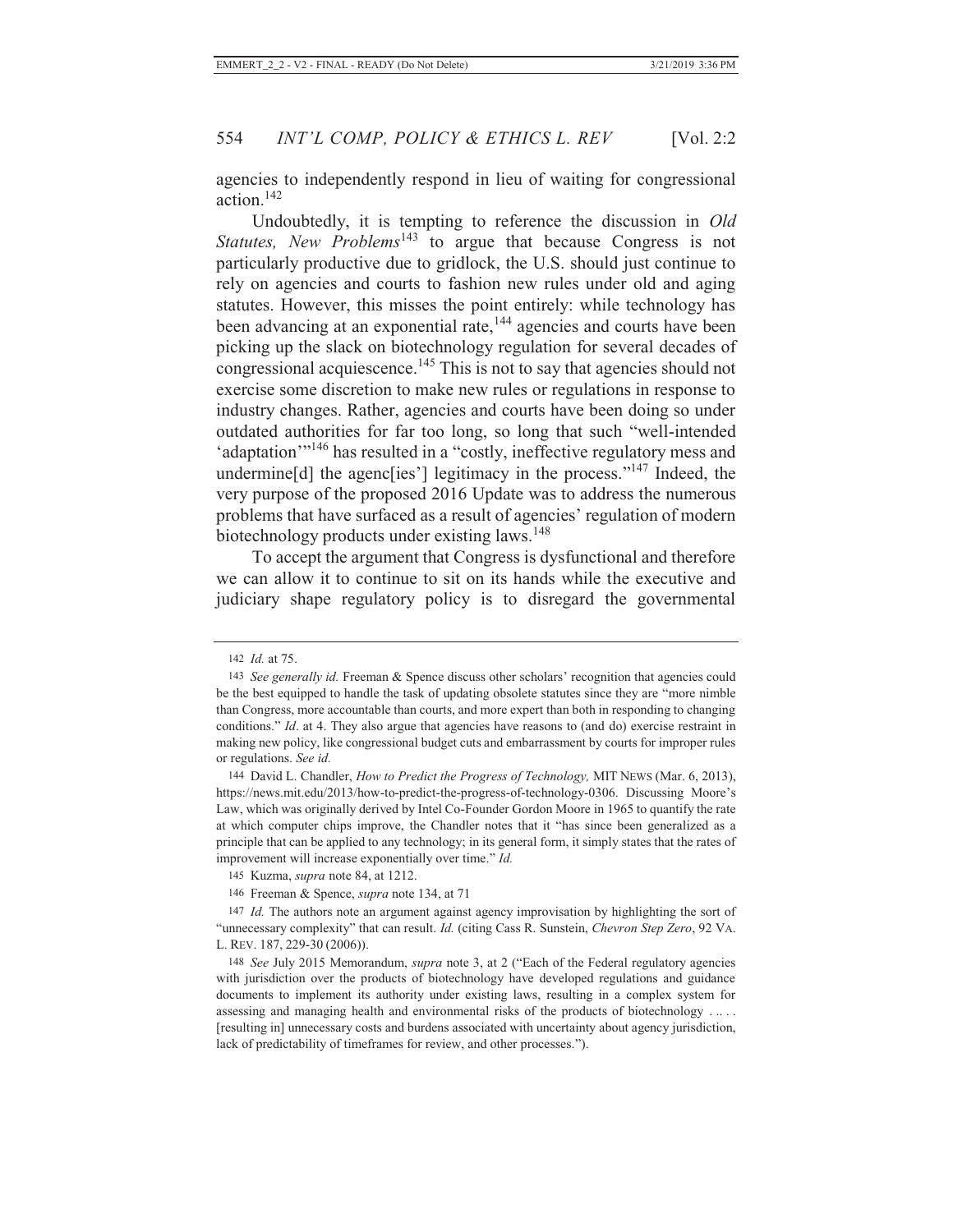structure contemplated in our Constitution.<sup>149</sup> While there is no doubt Congress has the authority to delegate certain powers as "necessary and proper" for carrying out its duties,<sup>150</sup> and debates as to the extent to which such delegation is permitted abound,<sup>151</sup> for Congress to neglect its Article I duty where there is a need for legislative action is contrary to our governmental scheme and should not be excused.

It is axiomatic that it is challenging to pass new legislation; indeed, some argue such difficulty was intentionally embedded into the scheme of our government.152 Nevertheless, up until the mid 1990s, such difficulty did not stop Congress from "show[ing] the willingness and ability to modify [] existing regulatory regimes in substantive ways as necessary to adapt to new and changing understandings of the policy environment."<sup>153</sup> There is no reason Congress cannot show that same willingness now and fulfill its constitutional duty to update the authorities that govern biotechnology regulation.

#### IV. CONCLUSION

Much has changed in the world over the past 30 years, particularly with respect to science and technology. The biotechnology industry's global explosion evidences what is possible when the two converge: products and techniques once considered impossible, or perhaps not considered at all, are now mainstream; imagination runs wild at the thought of what tomorrow will bring. This means the opportunity for economic windfall abounds, and countries and private companies all over are looking to get a piece of the pie.154 However, because of the difficulties associated with developing biotechnology products, $155$  an environment that is conducive to such development is pertinent for

<sup>149</sup> U.S. CONST. art. I, § 1 ("All legislative Powers herein granted shall be vested in a Congress of the United States, which shall consist of a Senate and House of Representatives.").

<sup>150</sup> U.S. CONST. art. I, § 8, cl. 18.

<sup>151</sup> *See generally* William Baude, *Sharing the Necessary and Proper Clause*, 128 HARV. L. REV. 39 (2014).

<sup>152</sup> *See* Freeman & Spence, *supra* note 134, at 72-73.

<sup>153</sup> *Id.* at 9.

<sup>154</sup> *2013 Policy Principles to Promote Biotechnology*, BIOTECH. INDUSTRY ORG. 1 (2013), https://www.bio.org/sites/default/files/files/GPP-FINAL-2-1-2013.pdf ("Countries all over the world are recognizing the importance of biotechnology to their economies, the health and wellbeing of their citizens, their food supply, and their ability to generate clean energy. Nearly every major country has adopted programs to generate a homegrown biotechnology sector and the wellpaying jobs it supports.").

<sup>155</sup> *Id.* ("Developing biotech products is scientifically demanding, capital-intensive, timeconsuming, and involves significant commercial risk.").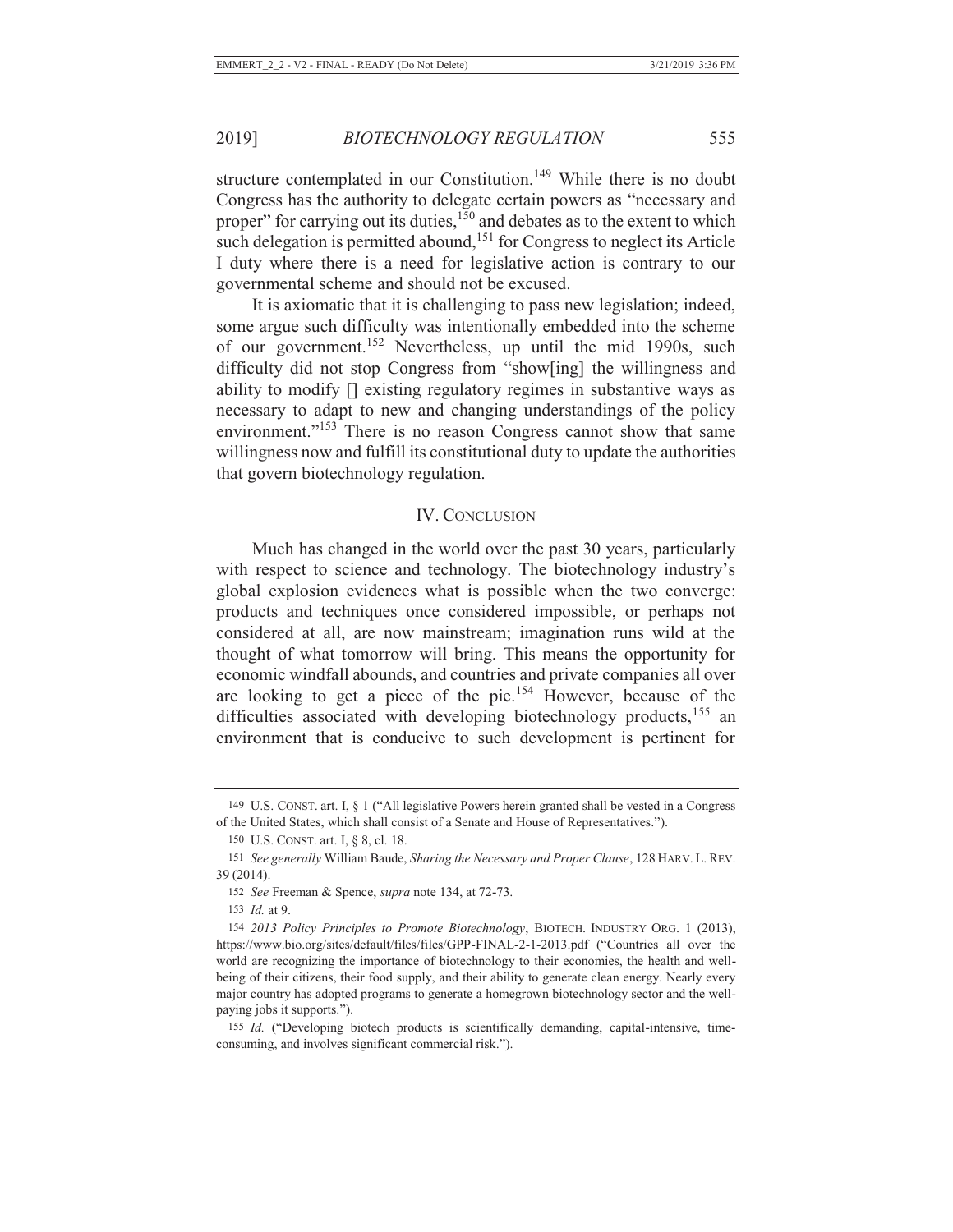success; this includes a regulatory pathway that is "transparent and predictable . . . . . [,] science-based and internationally recognized."<sup>156</sup>

Unfortunately, due to the rapid pace at which the industry has advanced, the U.S. has not kept the statutory scheme governing biotechnology regulation sufficiently up to date to cover all of today's products. Instead, Congress has delegated power to create new rules and regulations for novel products to the USDA, FDA, and EPA under existing authorities. This acquiescence, combined with the fact that biotech product regulation under the existing scheme was already complex at its genesis—spanning three federal agencies, each with different and overlapping roles—resulted in a web of regulatory uncertainty and unpredictability. This has had detrimental effects on many small businesses in the industry that cannot afford the high cost of navigating the regulatory pathway.

Building on this premise, while there is a wide range of political theory literature on the effect(s) globalization has on state sovereignty ranging from reinforcing sovereignty to undermining it—most schools of thought, with the exception of the sceptic thesis, recognize globalization as an existing phenomenon that has economic implications which states must consider in policymaking.<sup>157</sup>

Indeed, the complex globalization thesis, which sits moderately between the sceptic and hyper-globalization theses, acknowledges that the world in which we live today is much different from the past. Proponents of the complex globalization thesis argue that the role of the state has been transformed by the globalization process, redefining its position within the "context of a polycentric political-economic system" in which the "shift in power from states to markets is believed to have heightened competitiveness between nations, such that governments must increasingly give priority to the need to compete in economic terms."<sup>158</sup>

The reality of globalization—combined with unprecedented technological advancement—speaks clearly to the U.S.' need to remain competitive in this industry. Other countries have recognized this, too. Take India, for example, whose Association for Biotechnology LED Enterprises ("ABLE") set a goal to grow India's bioeconomy to more than \$100 billion by 2025. Unsurprisingly, as part of this effort, ABLE made recommendations for achieving this goal which included regulatory

<sup>156</sup> *Id.*

<sup>157</sup> *See generally* David Marsh, Nicola J. Smith & Nicola Hothi, *Globalization and the State*, *in* THE STATE: THEORIES AND ISSUES 172-90 (Colin Hay, Michael Lister & David Marsh eds., 2006). 158 *Id.* at 175.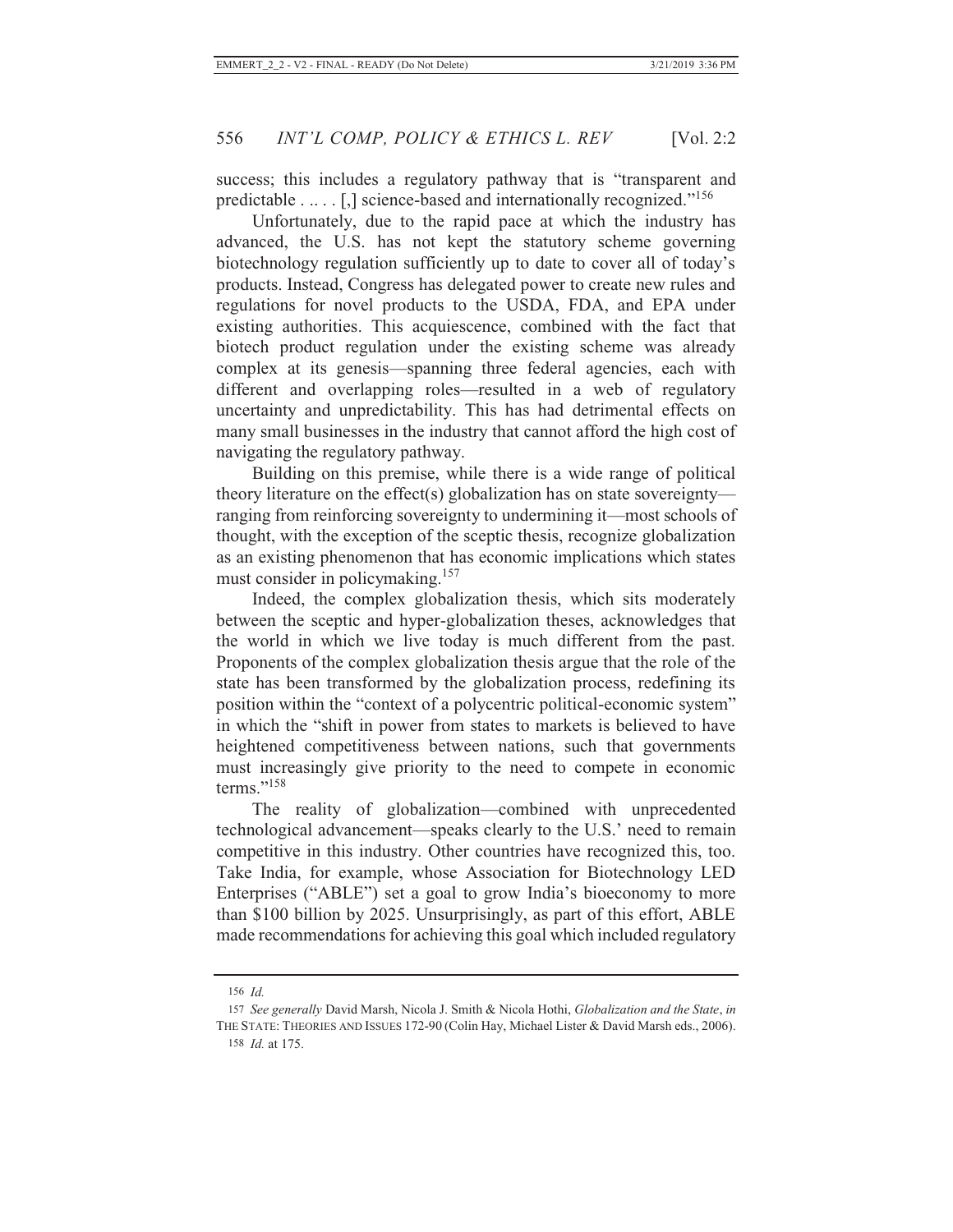reform as a key aspect.<sup>159</sup> The point is, "India matters,"<sup>160</sup> as do all current and potential stakeholders on the global landscape, and it would be a mistake to dismiss them.

Fortunately, the Obama Administration recognized this, and should certainly be credited for illuminating problems with the current approach to biotechnology regulation and lauded for taking the initiative to make an effort for reform.161 However, given the nature of our government under the U.S. Constitution, the power of the President to commission a truly substantive overhaul of an ineffective regulatory scheme designated by Congress is limited since this would constitute a violation of separation of powers. $162$ 

As a result, the proposed 2016 Update, while certainly better than nothing and a viable short-term solution, is unlikely to repair the systemic damage resulting from decades long congressional neglect.<sup>163</sup> Nevertheless, even more poignant is the possibility that the Obama Administration's efforts could potentially be all for naught.<sup>164</sup>

Since it has been decades since Congress updated the statutory framework while the biotechnology landscape has continued to change dramatically in the interim,<sup>165</sup> it is imperative that Congress fulfill its duty and affirmatively act<sup>166</sup> in order to ensure that the U.S. does not

165 Barbero et al., *supra* note 45.

<sup>159</sup> *See* JAMES C. GREENWOOD & P.M. MURALI, ACCELERATING GROWTH: FORGING INDIA'S BIOECONOMY 5 (2014),

https://www.bio.org/sites/default/files/files/Burrill\_AcceleratingGrowth\_India-6-9-final.pdf.

<sup>160</sup> Joya Chatterji, Toby Wilkinson & Bhaskar Vira, *Cambridge & India*, UNIV. OF CAMBRIDGE: RESEARCH (Oct. 5, 2015), http://www.cam.ac.uk/research/discussion/cambridge-and-india ("We cannot hope to address the major global challenges without an Indian Perspective and Indian involvement. .. . . . Partnership with India—the rising power of the 21st century—is both a demonstration and affirmation of that commitment [to contribute to society].").

<sup>161</sup> *See* July 2015 Memorandum, *supra* note 3.

<sup>162</sup> *See* U.S. CONST. art. II.

<sup>163</sup> *See* July 2015 Memorandum, *supra* note 3, at 2.

<sup>164</sup> *See* Kelly Servick, *Proposed U.S. Biotech Rules Raise Industry Hopes and Anxieties*, SCIENCE MAG. (Jan. 27, 2017), http://www.sciencemag.org/news/2017/01/proposed-us-biotechrules-raise-industry-hopes-and-anxieties (with reports of plans to cut corporate regulations by at least 75%, "many researchers are unsure how the nebulous deregulatory agenda endorsed by the new administration of President Donald Trump might influence the final rules").

<sup>166</sup> *See* Borel, *supra* note 97. Discussing possible approaches to cure existing problems with the current regulatory framework, Peter Jenkins, president of the Center for Invasive Species Prevention, said, "What we would argue is that Congress needs to adopt a more plenary, fulsome, appropriate new laws [sic] to regulate genetically engineered animals of all kinds instead of trying to cram them into existing policies and frameworks" in response to a suggestion for a more drastic approach than advocated by this note: to scrap all current regulations and start over from scratch. *Id.* Jenkins, too, recognized that starting from scratch would be impractical, but still pressed for more than what would be achieved under the update to the Coordinated Framework. *See id.* To be